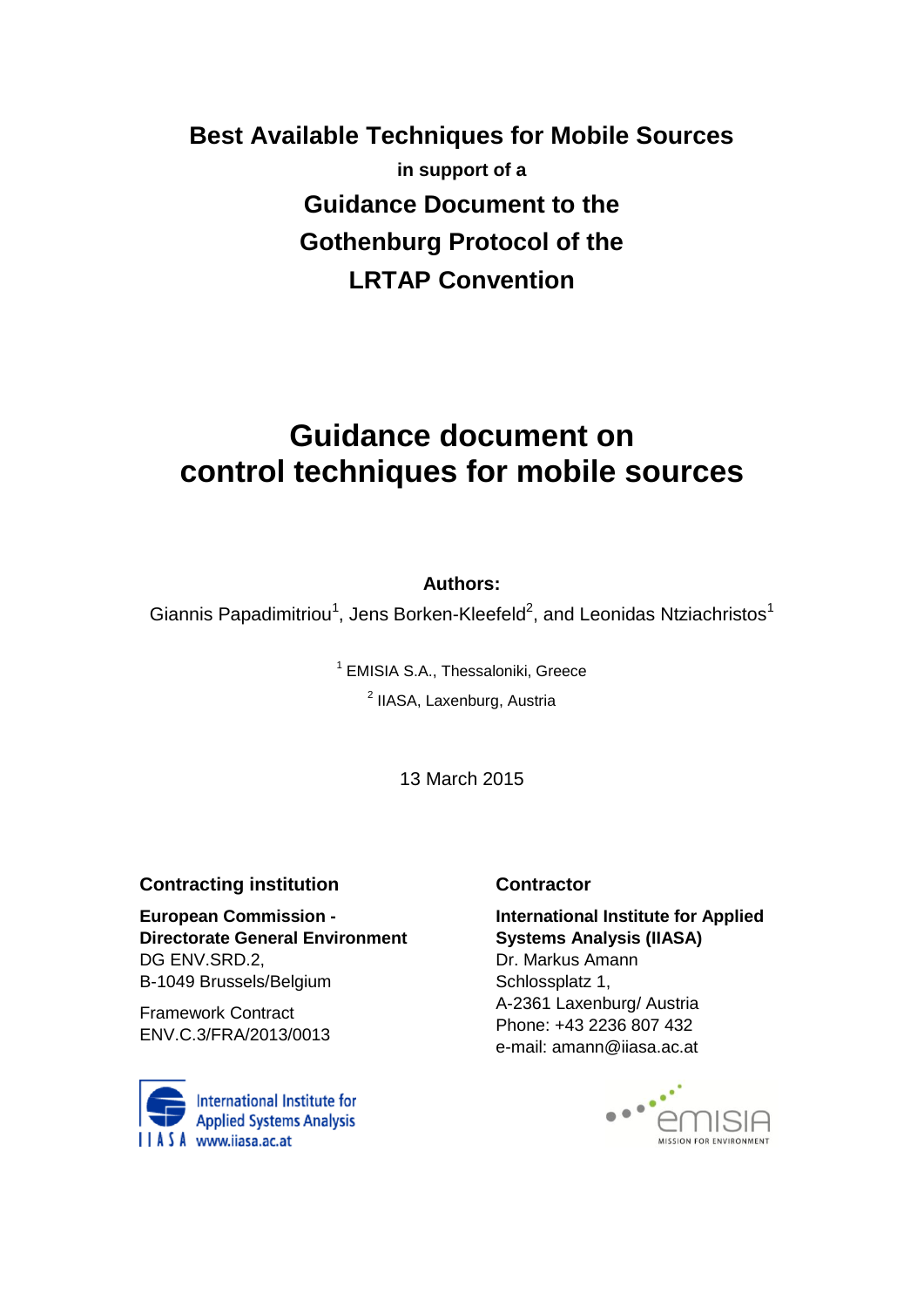# **Table of contents**

| I.   |                                                                     |                                                              |  |
|------|---------------------------------------------------------------------|--------------------------------------------------------------|--|
| II.  |                                                                     |                                                              |  |
| III. |                                                                     |                                                              |  |
| IV.  | Methodology for the assessment of Best Available Techniques (BAT) 7 |                                                              |  |
| V.   |                                                                     |                                                              |  |
|      | A.                                                                  |                                                              |  |
|      | <b>B.</b>                                                           |                                                              |  |
|      | C.                                                                  | Compression ignition (diesel) on-road light duty vehicles 14 |  |
|      | D.                                                                  |                                                              |  |
|      | E.                                                                  |                                                              |  |
|      | F.                                                                  |                                                              |  |
|      | G.                                                                  |                                                              |  |
|      | H.                                                                  |                                                              |  |
|      | I.                                                                  |                                                              |  |
|      | J.                                                                  |                                                              |  |
|      | K.                                                                  |                                                              |  |
|      | L.                                                                  |                                                              |  |
| VI.  |                                                                     |                                                              |  |
|      |                                                                     |                                                              |  |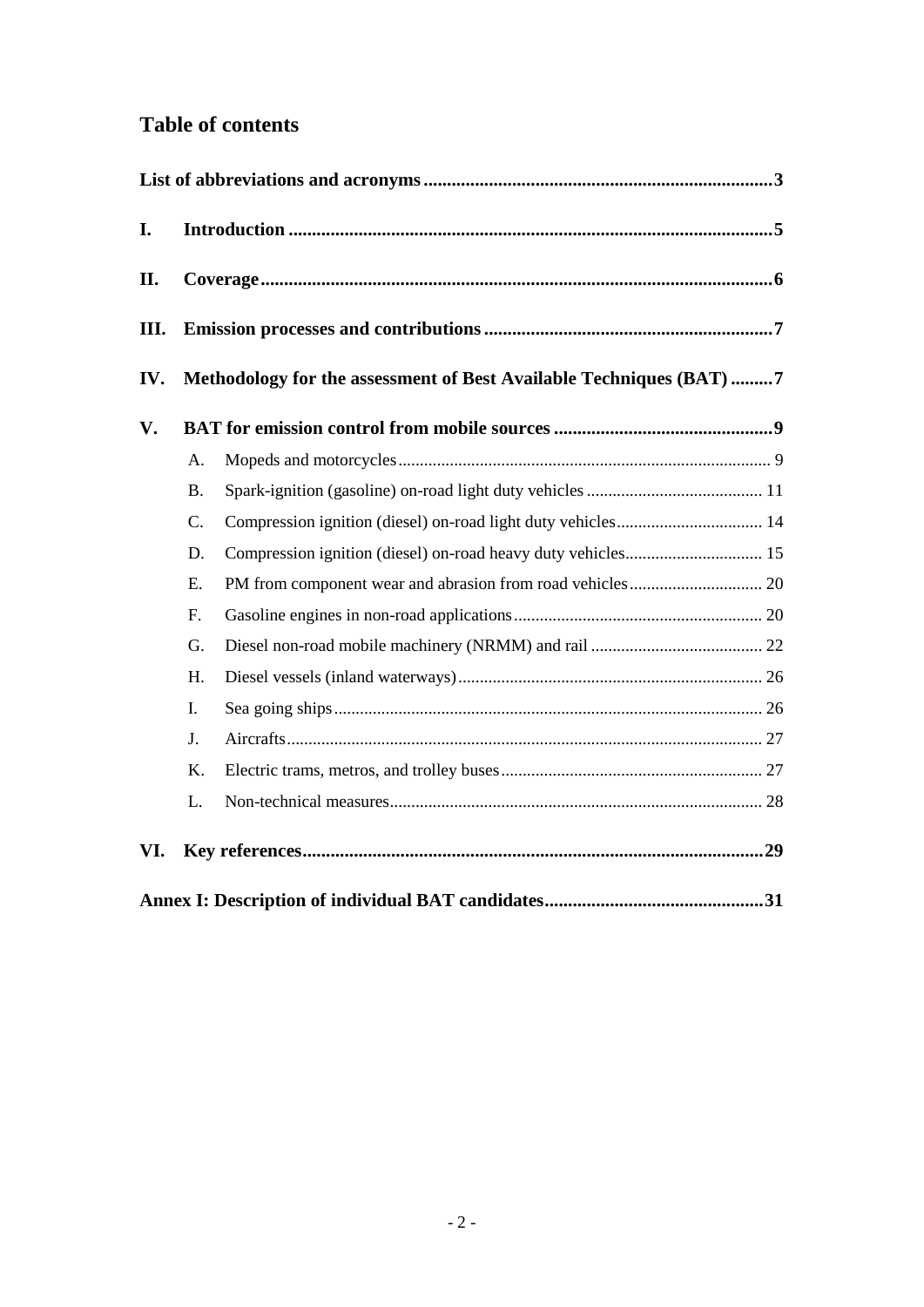# <span id="page-2-0"></span>**List of abbreviations and acronyms**

| <b>AEL</b>      | <b>Associated Emission Level</b>                 |
|-----------------|--------------------------------------------------|
| <b>ASC</b>      | Ammonia Slip Catalyst                            |
| BAT             | Best Available Technique                         |
| BC              | <b>Black Carbon</b>                              |
| <b>BTL</b>      | <b>Biomass To Liquid</b>                         |
| <b>CCV</b>      | <b>Closed Crankcase Ventilation</b>              |
| CH <sub>4</sub> | Methane                                          |
| CI              | Compression Ignition                             |
| <b>CNG</b>      | <b>Compressed Natural Gas</b>                    |
| CO              | Carbon monoxide                                  |
| <b>DME</b>      | Dimethyl ether                                   |
| DOC             | <b>Diesel Oxidation Catalyst</b>                 |
| DPF             | Diesel Particle Filter                           |
| <b>ECA</b>      | <b>Emission Control Area</b>                     |
| EEV             | <b>Enhanced Environmentally-friendly Vehicle</b> |
| <b>EGR</b>      | <b>Exhaust Gas Recirculation</b>                 |
| EU              | European Union                                   |
| GDI             | <b>Gasoline Direct Injection</b>                 |
| <b>GHG</b>      | Greenhouse gas                                   |
| <b>GPF</b>      | <b>Gasoline Particle Filter</b>                  |
| <b>GVW</b>      | Gross Vehicle Weight                             |
| HC              | Hydrocarbon                                      |
| <b>HDV</b>      | Heavy Duty Vehicle                               |
| <b>HVO</b>      | Hydrotreating of Vegetable Oil                   |
| I/M             | <b>Inspection and Maintenance</b>                |
| LDV             | <b>Light Duty Vehicle</b>                        |
| <b>LNG</b>      | <b>Liquefied Natural Gas</b>                     |
| LNT             | Lean- $NOx$ Trap                                 |
| LPG             | Liquefied Petroleum Gas                          |
| <b>LRTAP</b>    | Long-range Transboundary Air Pollution           |
| LTO             | Landing and Take-Off                             |
| $\rm N_2$       | Nitrogen                                         |
| NECA            | $NOx$ Emission Control Area                      |
| NG              | <b>Natural Gas</b>                               |
| NH <sub>3</sub> | Ammonia                                          |
|                 | NMVOC Non-Methane Volatile Organic Compounds     |
| $NO_{x}$        | Nitrogen Oxides                                  |
|                 |                                                  |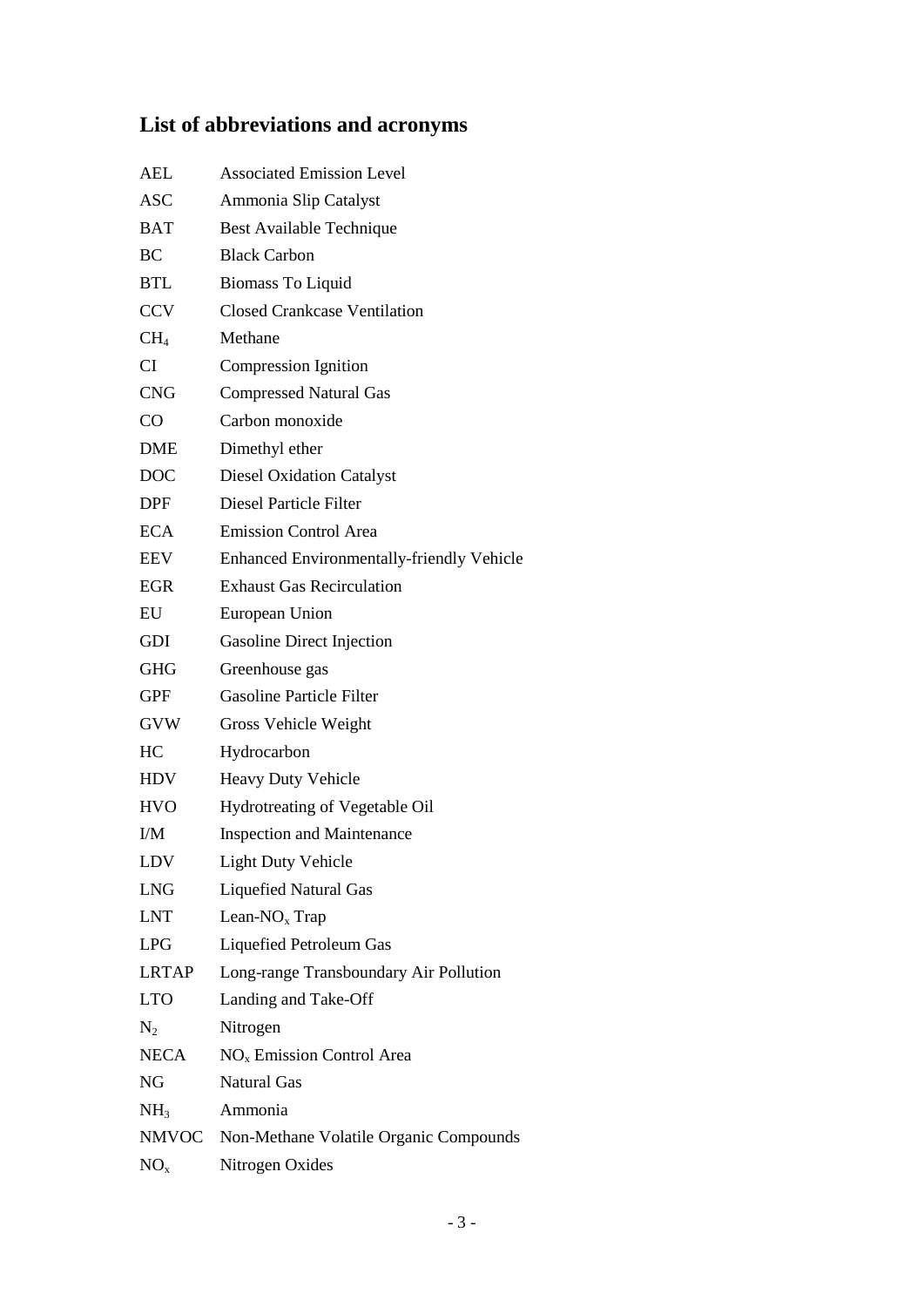| <b>NRMM</b>  | Non-road Mobile Machinery                     |
|--------------|-----------------------------------------------|
| <b>OBD</b>   | <b>On-Board Diagnostics</b>                   |
| <b>OEM</b>   | Original Equipment Manufacturer               |
| <b>PAH</b>   | Polyaromatic hydrocarbons                     |
| <b>PEMS</b>  | <b>Portable Emissions Measurement System</b>  |
| PFI          | Port Fuel Injection                           |
| <b>PM</b>    | <b>Particulate Matter</b>                     |
| <b>PN</b>    | Particle Number                               |
| POC          | <b>Particle Oxidation Catalyst</b>            |
| <b>RDE</b>   | <b>Real Driving Emissions</b>                 |
| <b>RSD</b>   | <b>Remote Sensing Device</b>                  |
| SAI          | Secondary Air Injection                       |
| <b>SCR</b>   | <b>Selective Catalytic Reduction</b>          |
| <b>SECA</b>  | $SOx$ Emission Control Area                   |
| SI           | Spark-ignition                                |
| $SO_{x}$     | <b>Sulfur Oxides</b>                          |
| <b>TCP</b>   | <b>Thermal Conversion Process</b>             |
| TWC          | Three-way catalyst                            |
| <b>UNECE</b> | United Nations Economic Commission for Europe |
| <b>US</b>    | <b>United States</b>                          |
| <b>VOC</b>   | <b>Volatile Organic Compounds</b>             |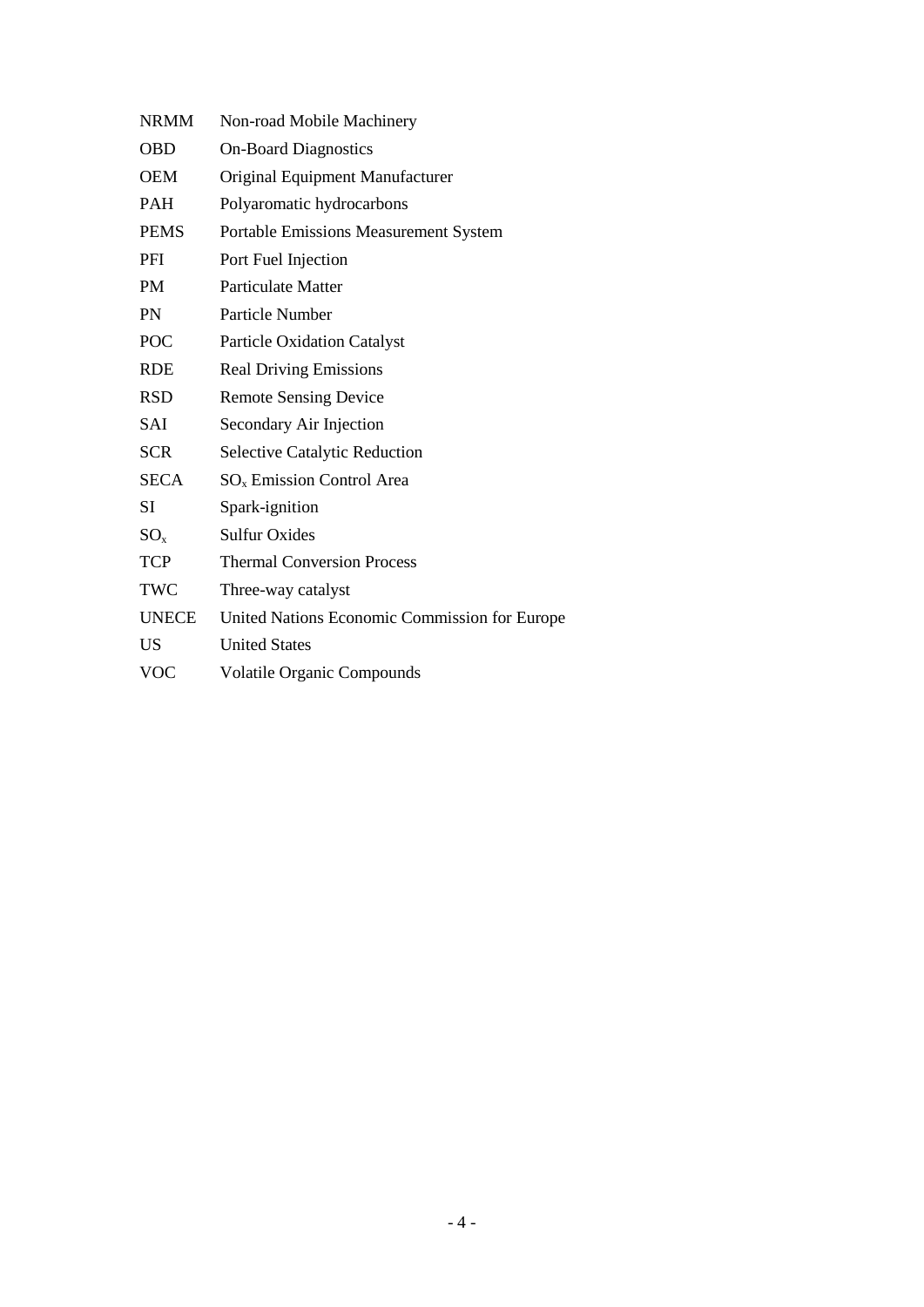# <span id="page-4-0"></span>**I. Introduction**

1. The aim of this document is to provide the Parties to the Convention on Long-Range Transboundary Air Pollution with guidance on identifying best abatement options for mobile emission sources, in order to assist in meeting the obligations of the Protocol to abate Acidification, Eutrophication, and Ground Level Ozone. Measures addressing particulate matter emissions, including black carbon, are also included.

2. This document updates and replaces the guidance document on control techniques for selected mobile sources that was adopted in 1999. The technical background information and analysis that supports this updated guidance document is provided in a comprehensive technical report [\[20\]](#page-29-0).

3. Emphasis is primarily given to techniques that can be implemented on each single vehicle or engine concerned, to reduce the emission rates over regular operation ("technical measures"). Other measures including changes to fuel type or fuel specifications, as well as "non-technical measures" are also discussed. The latter include behavioral, operational, and infrastructural changes with the potential to reduce emissions. "Best available techniques" (BAT) can be identified amongst both the technical and non-technical measures.

4. This document identifies several techniques as BAT for reducing a specific pollutant. The proposed techniques have proven their potential for emission reductions in wide scale real-world applications. Emerging techniques or techniques only verified on an experimental scale are separately addressed. Identifying a technique as BAT by definition means that the extra costs associated with its implementation are in proportion to its expected emission reductions. This accounts for the economic viability of the proposed technique. In addition, boundary conditions and limiting factors for the implementation of each technique have to be considered, as well as potential synergies and trade-offs on other environmental objectives.

5. Mobile sources including engines used in non-road applications comprise a diverse range of machines based on various concepts, operating under variable conditions and a multitude of environments. Consequently, the technologies implemented and the resulting emission levels may greatly differ between the different machine categories and applications. This document diversifies recommendations per category of vehicle or machinery considered and differentiates between BAT applicable for newer and older types. This allows accounting for differences in the vehicle fleet and mobile machinery stock structures encountered among the Parties to the Convention.

6. BAT Associated Emission Levels (AELs) are provided relative to a specific and established reference technology for each mobile source category. The criteria used for selecting the particular reference technology per mobile source category include (a) popularity, and (b) known environmental impacts. The reference technology does not coincide with the latest technology available in the period of preparing this guidance document (2014), but represents current good common practice (a technology still met often in many countries, with known environmental impacts that should be addressed).

7. The recommendations in this document should be considered as general guidance of possible emission control techniques for the different mobile emission source categories. This document is not an exhaustive list of all possible techniques. Under specific local conditions, other techniques might be judged equally good BAT candidates. Therefore, we state for each BAT candidate a number of limiting conditions. Additional limiting factors of technical, financial or infrastructural nature may exist in particular cases.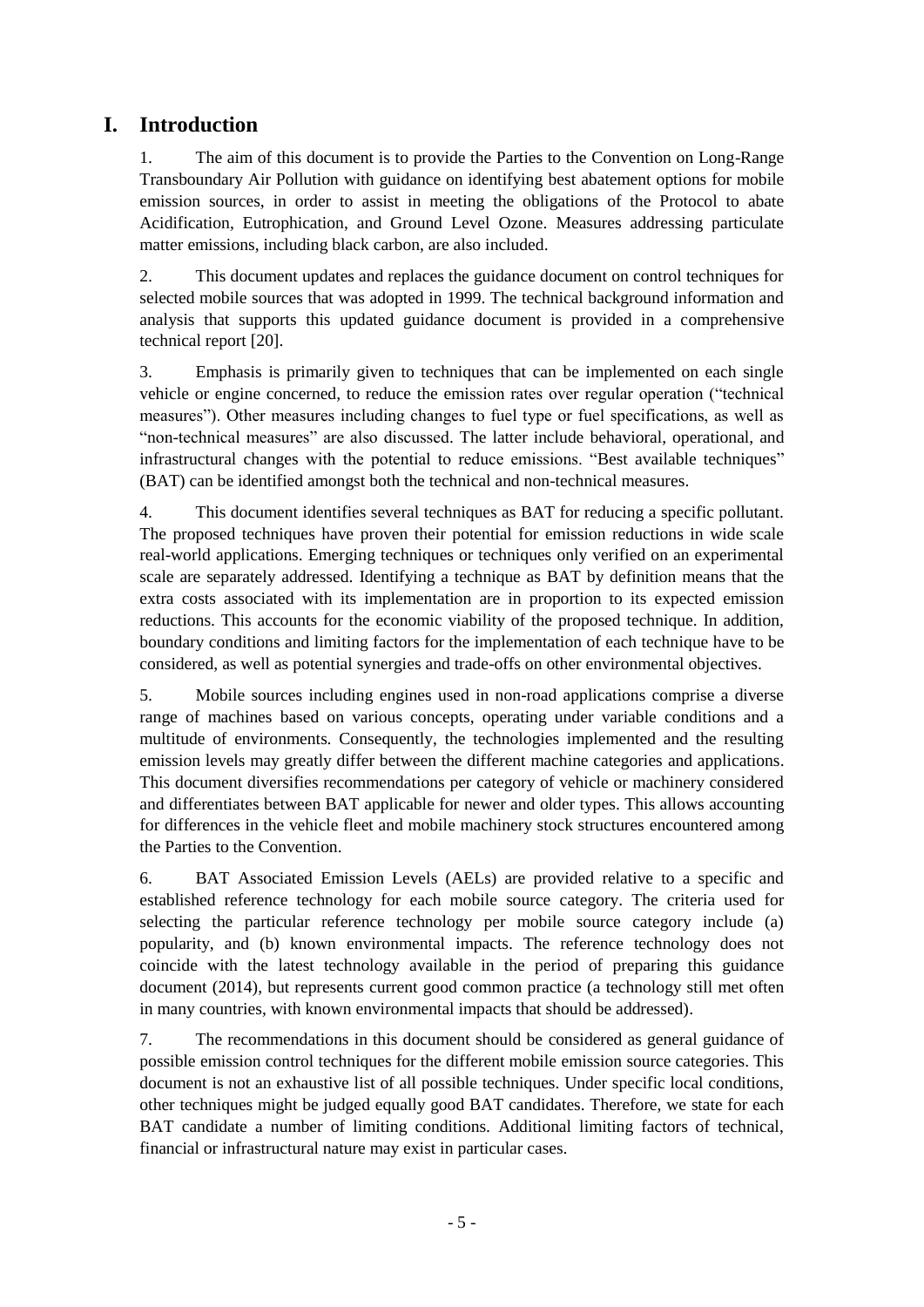# **II. Coverage**

<span id="page-5-0"></span>8. This document addresses emissions of those pollutants considered in the Gothenburg Protocol, primarily nitrogen oxides  $(NO_x)$ , volatile organic compounds  $(VOC)$ , and particulate matter (PM). Exact definitions for these pollutants are given in the main text of the Protocol. Mobile sources are considered key categories in emissions of all these pollutants. A large fraction of PM emissions from mobile sources consists of black carbon (BC). Therefore, the techniques considered for PM reduction practically also address BC emissions.

9. Other pollutants considered in the Gothenburg Protocol include sulfur oxides  $(SO_x)$ , ammonia  $(NH_3)$ , and other ozone precursors, such as carbon monoxide  $(CO)$  and methane  $(CH<sub>4</sub>)$ . These pollutants are only addressed here when deemed relevant. For example,  $SO<sub>x</sub>$  can be controlled with the provision of low sulfur fuels, which is also a prerequisite for the most advanced emission controls.

10. The majority of vehicles, vessels and other equipment operate on diesel and gasoline fuels. This guidance document suggests separate BAT per fuel, providing appropriate distinction between new vehicles and existing stock. It addresses both exhaust and nonexhaust emissions (evaporative, component wear) and includes technical and non-technical measures. Technical measures include powertrain, fuel switching, and after-treatment technologies. [Table 1](#page-5-1) summarizes the main categories of mobile sources covered in this document.

|                  | Spark-ignition engines                                                                                     |
|------------------|------------------------------------------------------------------------------------------------------------|
|                  | • Mopeds and motorcycles                                                                                   |
| Road vehicles    | • Light duty vehicles (passenger cars, light commercial vehicles)                                          |
|                  | Compression ignition engines                                                                               |
|                  | • Light duty vehicles (passenger cars, light commercial vehicles)<br>• Heavy duty vehicles (trucks, buses) |
|                  | Spark-ignition engines                                                                                     |
| Non-road mobile  | • Handheld and non-handheld equipment (household, gardening,<br>agricultural and forestry machinery)       |
| machinery        | Compression ignition engines                                                                               |
| (NRMM)           | • Industrial, construction, agricultural and forestry machinery /<br>tractors                              |
|                  | • Railcars, locomotives                                                                                    |
| Inland waterways | • Compression ignition engines (passenger ships, freight vessels)                                          |

<span id="page-5-1"></span>Table 1: Main categories of mobile sources considered for BAT emission control techniques

11. *Mobile sources not included in the Gothenburg Protocol:* Annex VIII of the Gothenburg Protocol does not include emissions from the following mobile sources: aircrafts, sea going ships (short sea or deep sea), and (electric) trams, metros, and trolley buses. However, emissions from some of these sources are either included in the national inventories in the framework of LRTAP (aircraft LTO phases, domestic shipping) or there are considerations how to include them (international maritime). As for electric trams, metros, and trolley buses, although they do not have tailpipe emissions, they produce heavy metal emissions due to the wear of their components and, in particular, sparking that occurs in the power lines. For these reasons, all these mobile sources which are not included in the Gothenburg Protocol are shortly covered at the end of this guidance document.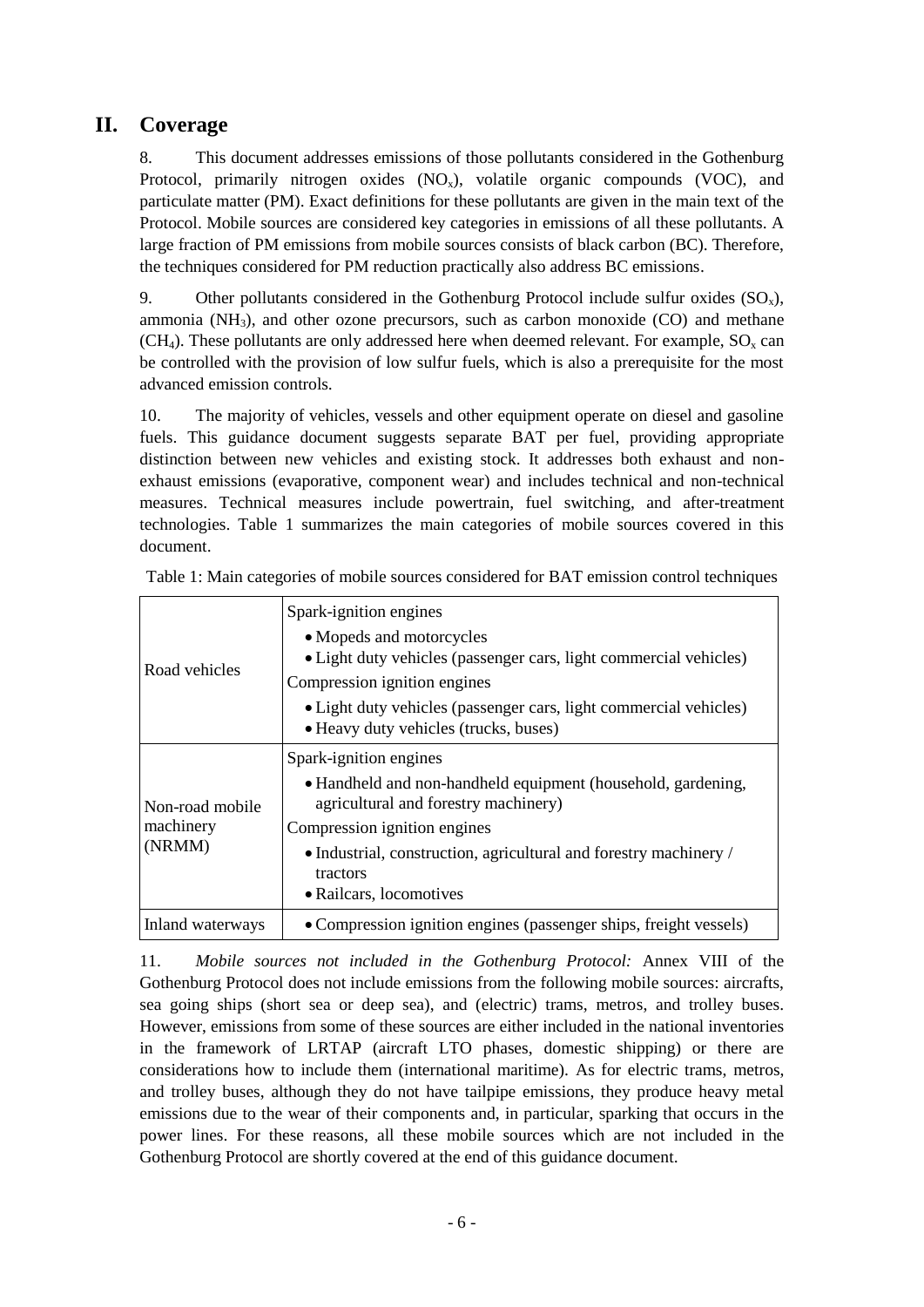# **III. Emission processes and contributions**

<span id="page-6-0"></span>12. Mobile machines emit air pollutants primarily as the product of the combustion of fuels in their engines. Engine measures related to combustion efficiency and control of fuel properties can lead to reduction of these emissions. Further reductions can be achieved by use of aftertreatment devices in the exhaust line. PM produced from component wear (tyres, brakes) and gasoline fuel evaporation from the tank of road vehicles are the most common sources of non-exhaust emissions. They are also addressed in this guidance document.

13. Mobile sources contribute about 40% to 60% of all  $NO<sub>x</sub>$  emissions and about 10% to  $30\%$  of all PM<sub>2.5</sub> emissions in the different UNECE regions (year 2010). The largest single emission sources are diesel powered cars and trucks, followed by agricultural tractors. Diesel powered rail and shipping activities also constitute a significant source in some Parties to the Convention. Mobile sources contribute about 20% of all VOC emissions in the different UNECE regions (year 2010). The biggest single mobile sources of VOC are gasoline powered light duty vehicles including two wheelers, followed by smaller machinery, and agricultural machines. Land based mobile sources contribute less than  $1\%$  to total  $SO_2$  emissions and  $1\%$ to 4% of total  $NH<sub>3</sub>$  emissions in the different UNECE regions (year 2010).

14. Due to the significant contribution of mobile sources to  $NO<sub>x</sub>$  and PM emissions, these two pollutants receive most of the attention in this guidance document. VOC and  $NH<sub>3</sub>$ emissions are dealt with only for those mobile sources that significantly contribute to their total emissions and when well established and economical techniques can be used to achieve substantial emission reductions. Emission levels usually increase with age, as the effectiveness of emission control degrades with time. Furthermore, malfunctions which can be due to misuse, fatigue, or stochastic faults may also degrade emission control. This guidance document tries to refer to emission levels which are affected by all these conditions and assesses BAT that can have an impact on any of these processes.

# <span id="page-6-1"></span>**IV. Methodology for the assessment of Best Available Techniques (BAT)**

15. The definition of BAT for emission control of mobile sources is modeled according to the respective definition for stationary sources<sup>a</sup>. In order to retain consistency, this guidance document does not attempt to provide an additional definition of BAT for mobile sources, but only to specify the criteria used for BAT selection in the case of mobile sources. On these grounds, a technique characterized as BAT for mobile sources encompasses the following characteristics:

- Provides measurable real-world emission reductions over a reference technology at a cost which is in proportion to the reductions achieved.
- Is technically feasible and has a proven record of implementation in actual wide scale real-world applications.
- Any environmental or other side effects as a consequence of its implementation are of a much lesser scale than the benefits obtained by the reduction of the pollutant(s) emissions this has been introduced for.

16. In general, it was recommended that in order to assess the potential of a technique to be characterized as BAT, a two-step approach should be followed. According to this, in a first

1

<sup>&</sup>lt;sup>a</sup> UNECE, "Guidance document on control techniques for emissions of sulphur, NO<sub>x</sub>, VOC, dust (including  $PM_{10}$ ,  $PM_{2.5}$  and black carbon) from stationary sources", as adopted by the Executive Body at its thirty-first session (December 2012).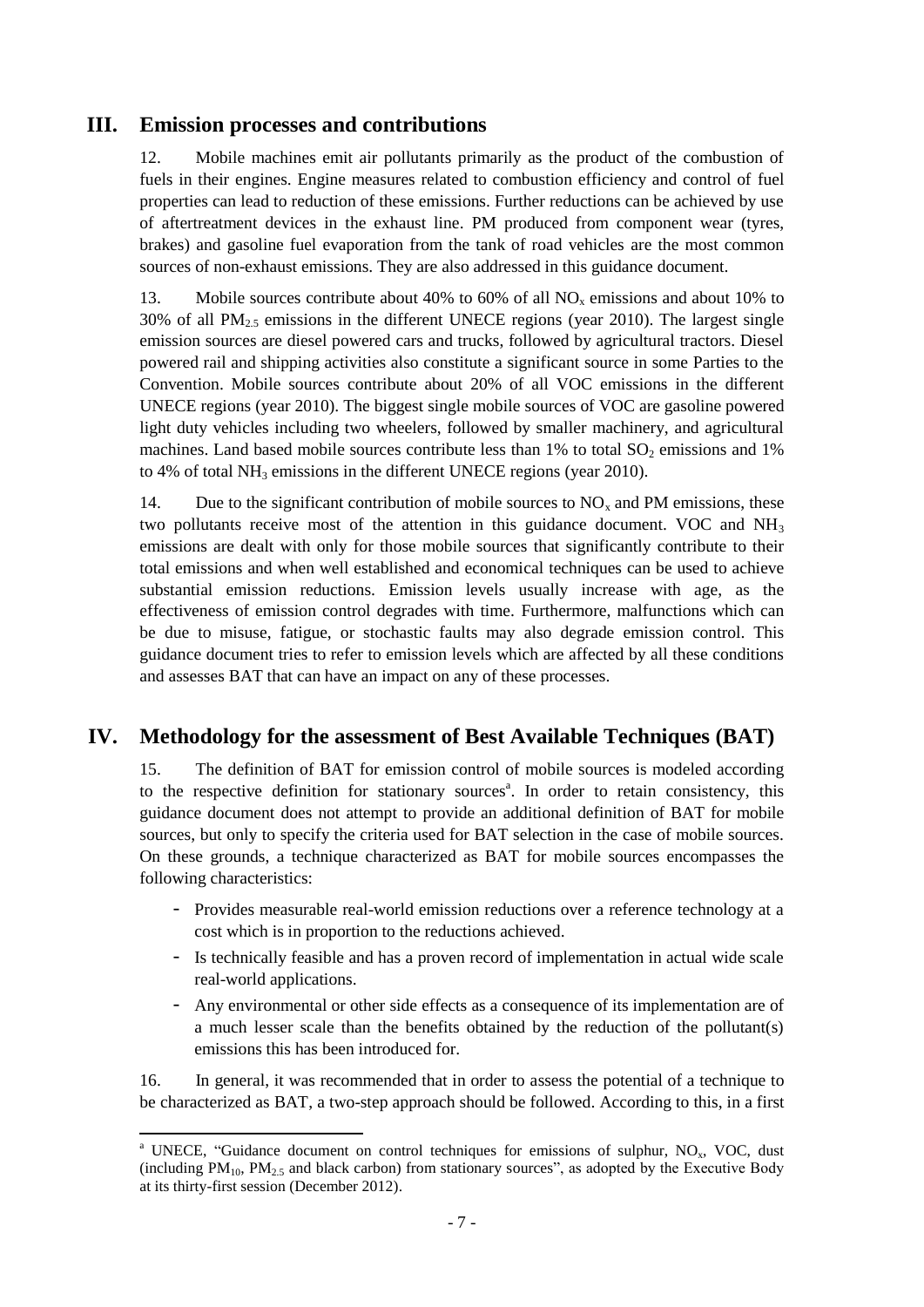step, the various options are evaluated in terms of their emission reduction potential on one hand, and extra lifetime costs on the other, each relative to the reference technology (which is defined per vehicle type considered). Techniques with a relatively high ratio of emission reduction potential over extra costs are then further examined in a second step with respect to possible limiting factors. These include environmental side effects such as GHG emissions, energy efficiency or fuel consumption impacts, technical limitations, infrastructural needs, etc. Possible solutions to limitations against a wide implementation of the techniques are identified where appropriate.

17. This detailed two-step methodology for BAT assessment (with cost-benefit comparisons, etc.) is analytically presented in this guidance document for diesel HDVs and NRMM. For diesel LDVs and vessels, a simplified descriptive assessment of various emission reduction techniques is provided here, but this has been based on the same two-step methodology (more details can be found in the associated technical report [\[20\]](#page-29-0)). For the remaining categories, i.e., gasoline road vehicles and gasoline non-road engines, such a 'strictly defined' evaluation scheme was difficult to follow or even without practical meaning due to a variety of reasons (e.g. limited number of available options, measures targeted to a very specific category, incomparable measures, etc). For these remaining categories, the assessment has been made in a more simplified descriptive manner, i.e., without detailed numerical cost-benefit comparisons, etc.

18. A BAT solution may consist of a combination of several individual techniques. Moreover, the probability that a technique is characterized as BAT increases when this has the potential to address more than one pollutant. A list of individual BAT candidates is given in 'Annex [I: Description of individual BAT candidates'](#page-30-0), each one accompanied with a short explanatory description. This list contains measures that can be used to control emissions including engine measures, aftertreatment devices, alternative fuels and powertrains, and the most frequently used non-technical measures.

19. A number of candidate techniques, comparable in terms of their environmental effects and economic dimension, may fulfill the BAT criteria. If so, all of these are considered reasonable BAT options. This guidance document does not aim to provide "one best BAT". Because of technology evolution and other technical limitations, BAT may differ according to the age of the vehicle or machinery equipment concerned and its applicability may well depend on a country's specific economic, environmental, and/or technological circumstances.

20. Techniques implemented by manufacturers to meet latest emission standards, considering the period of preparing this guidance document (2014), are assumed BAT for new vehicle and machinery types. BAT for the existing stock are in general different than the ones implemented for new types. Finally, techniques with further emission reduction potential for future vehicle and machinery types (prospective or promising emerging technologies) are separately addressed.

21. Similarly to the stationary sources, Associated Emission Levels (AELs) are provided for mobile sources in this document. These are emission levels expected to be achieved by using BAT. In particular, BAT AELs can be derived by combining the emission reduction efficiency of each BAT candidate (given as percentage range in the corresponding tables below) with the emission level of the reference technology (reference emission level). Due to the diversification of vehicle/engine types and characteristics, size and age of vehicles/machinery equipment, driving and operating conditions, speed, etc., these BAT AELs usually cover a wide range of values and should only be considered as an order of magnitude estimate.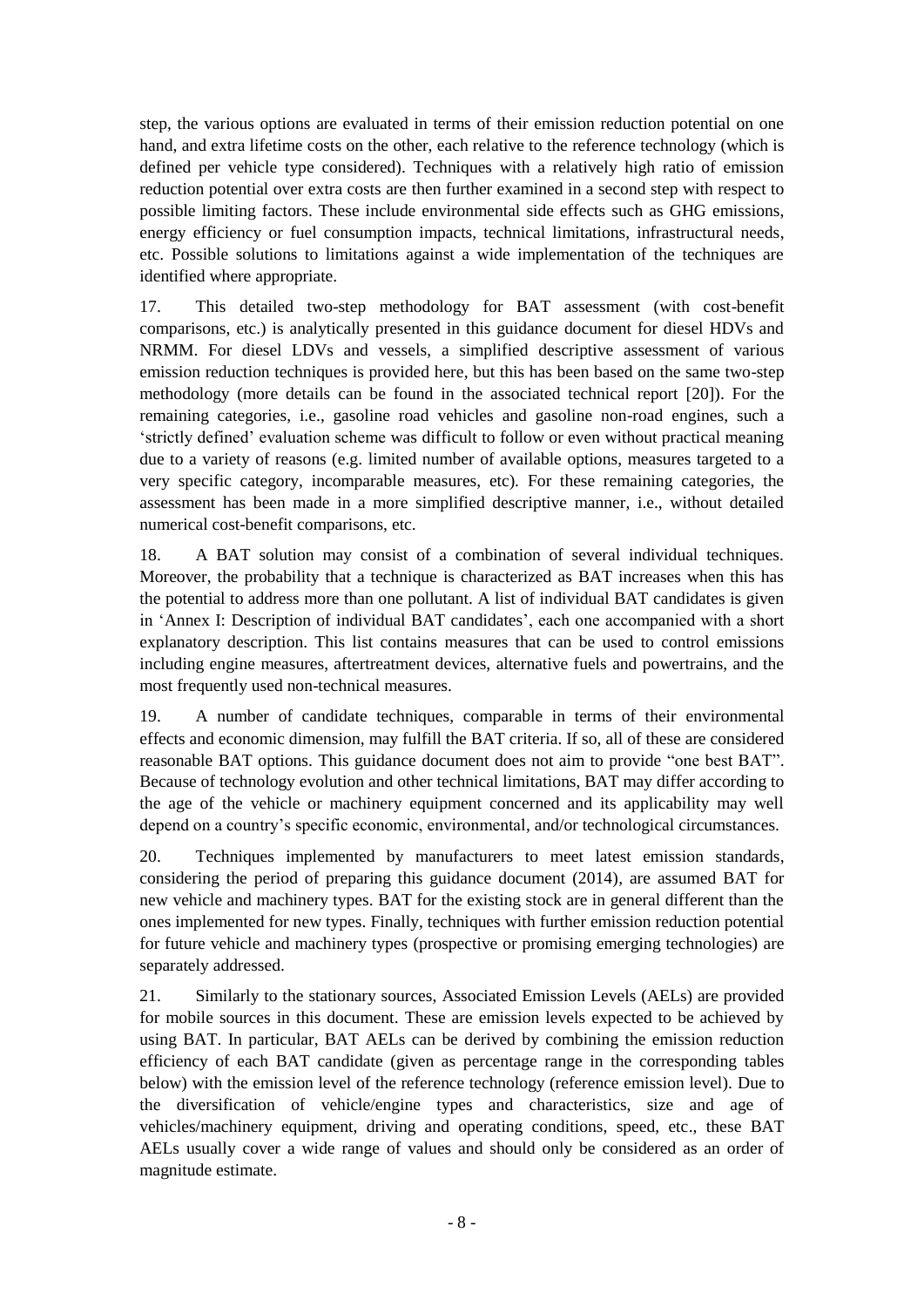# **V. BAT for emission control from mobile sources**

<span id="page-8-0"></span>22. This section provides specific recommendations for emission reduction per mobile source category based on the assessment of BAT candidates. For each category, the proposed measures are distinguished into those for new vehicles/engines, in-use vehicles/engines (existing stock), and future vehicles/engines (prospective or promising emerging technologies). Some general common issues for the assessment and selection of BAT, related to all mobile source categories, are discussed below.

- *Applicability of a technique on new or existing vehicles/engines:* Some of the BAT candidates may concern only the existing stock (e.g. accelerated scrappage schemes), some can be used in both new and existing vehicles (e.g. DPF OEM and DPF retrofit for HDVs), and, finally, for some techniques there may be such technical difficulties (e.g. integrating EGR on existing engines), so that it is impractical to recommend them for retrofit applications (therefore, they mainly concern the new vehicles). By presenting in this guidance document BAT clearly distinguished into measures for new and existing vehicles/engines, any risk for misunderstandings is avoided.
- *New vehicles/machinery types and latest emission standards:* The terms 'new' and 'latest' should be considered relative to the period of preparing this guidance document (2014). In general, the techniques implemented by the manufacturers to meet the latest emission standards are assumed BAT for the vehicles and machinery types currently produced (considered as new ones). Information on emission standards is available in Annex VIII of the 2012 revised Gothenburg Protocol, while a summary of regulation information (legislation, emission limits, etc.) per mobile source category is also available in the associated technical report [\[20\]](#page-29-0).
- *Environmental benefit and cost:* These are the two key criteria which are examined first. They are intended to be considered as indicative order of magnitude estimates relative to a reference technology and not exact values. In general, the expected emission reduction range can be considered of the same order of magnitude for both new and retrofit applications. The cost is usually considered for retrofit application (if the examined technique can be retrofitted); otherwise, it is considered appropriately, e.g. as manufacturer cost. Especially for the manufacturer cost, this usually depends on commercial agreements with the suppliers and also includes engineering costs which are different for each OEM. Therefore, exact values are difficult to provide and only indicative order-of-magnitude estimates are given.
- *Limitations in applicability and implementation issues:* These criteria are of particular importance in the assessment process and include technological barriers, infrastructural needs, environmental conditions, fuel specifications, maintenance requirements, etc. They are examined to identify potential bottlenecks in applicability of each technique.
- *Environmental side effects, synergies and tradeoffs:* These criteria may increase or decrease the probability that a technique is characterized as BAT. They include impact on fuel consumption, non-regulated pollutants, synergetic and secondary effects, etc.

<span id="page-8-1"></span>A. Mopeds and motorcycles

23. Gasoline powered mopeds and motorcycles have traditionally been significant emitters of VOC and CO. In particular, mopeds in the past have been powered mainly by two stroke engines, which have been notorious emitters of unburned hydrocarbons and, because of this, particulate matter as a result of piston scavenging losses. The contribution of these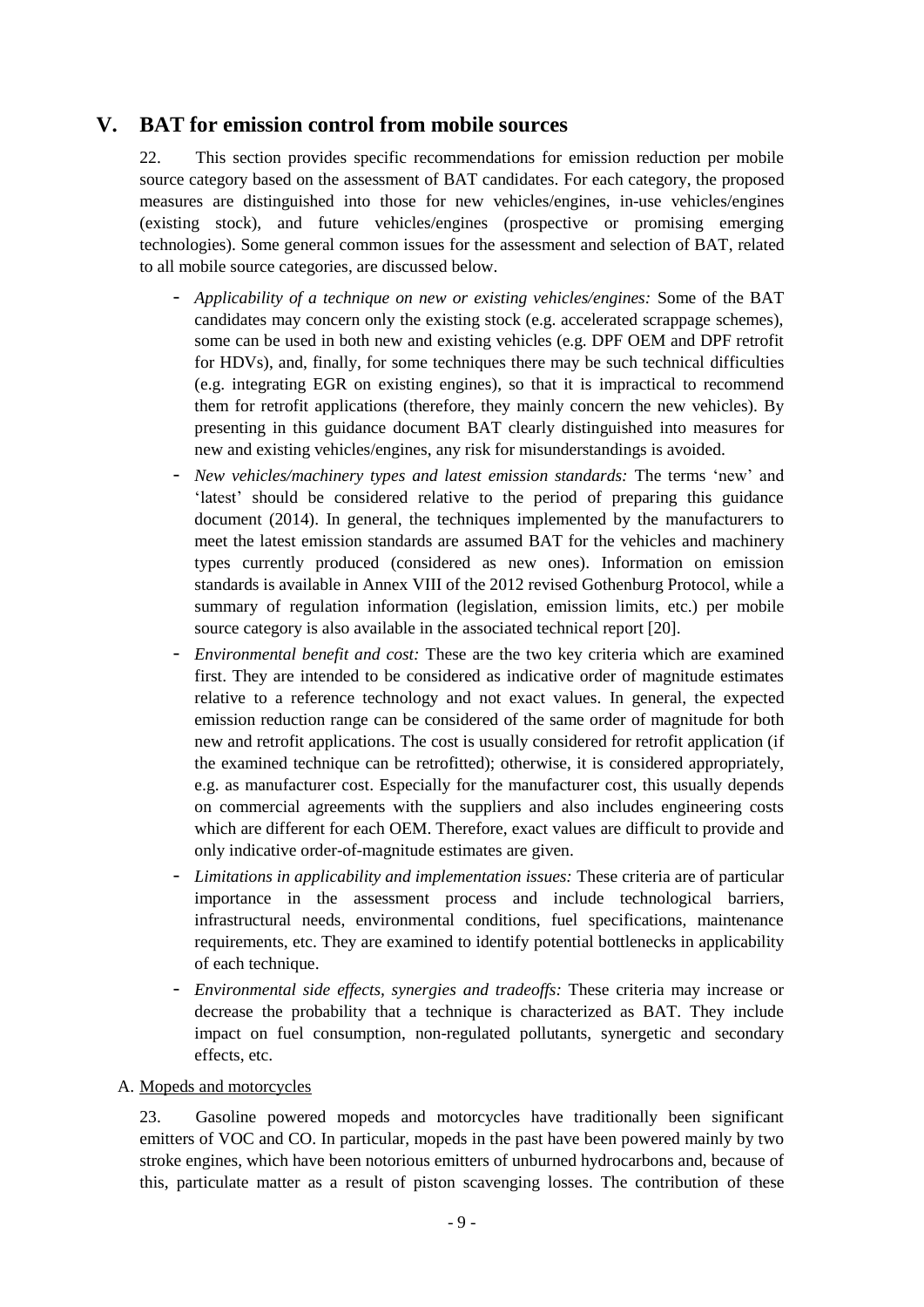vehicles to urban air pollution has been historically increasing, especially in densely populated (urbanized) areas of the world that rely on mopeds and motorcycles as an essential means of transportation.

### *A1. BAT for new vehicles (typical exhaust emission control and fuel evaporation control)*

24. The technologies used to meet latest emission limits, considered as BAT for new vehicle types, are mainly port-fuel injection, stoichiometric combustion (i.e. controlled by a lambda sensor), and catalytic exhaust aftertreatment. Catalyst technology ranges from simpler design oxidation catalysts (e.g. on mopeds and small motorcycles) to control CO and HC, up to three-way catalysts with closed loop air/fuel ratio (on the largest four-stroke engines). In these cases the emission control technology is of similar concept to the one utilized in gasoline passenger cars.

25. Often, combustion in mopeds and some motorcycles (mainly of smaller size) is adjusted to the slightly rich side to enhance performance and responsiveness. In these cases, secondary air is injected in the exhaust port before the exhaust reaches the catalyst. The overall mixture may be off stoichiometry, but the catalyst effectively reduces CO and HC, while  $NO<sub>x</sub>$  are suppressed in cylinder by the rich combustion. Depending on the catalyst and the tuning, some further  $NO<sub>x</sub>$  reduction in the exhaust line is possible.

26. *Two-stroke engines:* Although recently there is a trend to phase out two-stroke engines because of the VOC emission problems, vehicles with such engine type are still in production. In order to meet the new emission limits, significant investments in the emission control is requested. This includes electronically controlled fuel injection directly in the cylinder for precise metering of the quantity and timing of the fuel supplied, secondary air injection in the exhaust line and oxidation catalyst to control HC emissions, and secondarily CO, while  $NO<sub>x</sub>$  need to be controlled primarily by combustion calibration measures. The new components and the controls of the package make the two-stroke lose some of its edge regarding simplicity, cost and power-to-mass ratio, compared to four-stroke engines.

27. *Fuel evaporation control:* Evaporative emissions control on motorcycles consists of carbon canisters connected to the fuel system. Low permeability tanks are also used, similar to passenger cars. Evaporation control is only applicable to larger vehicle types, but it is expected to be extended to all vehicle types in the future.

### *A2. BAT for the existing stock (in-use vehicles)*

28. The existing stock of mopeds and motorcycles is a good candidate for emission reduction measures, especially targeting at the old two-stroke engines and vehicles without aftertreatment control. However, the small displacement engines used in the majority of population complicates emission control issues due to space limitations and simple design characteristics of small engine technology. Hence, for vehicles without aftertreatment control, retrofitting a catalytic converter in general cannot be recommended as BAT. The only option that can be considered as BAT for the older existing stock is to focus on removing these vehicles from the road; such measures, i.e. accelerated replacement schemes boosted by financial incentives, by far correspond to the most effective approach in reducing urban air pollution. For motorcycles of more recent technology (newer existing stock), which are probably equipped with a catalyst, the following techniques are proposed as BAT options.

29. *Emission control system maintenance:* Emission control system failures and malfunctions can be identified by inspection and maintenance schemes. A program requiring annual inspections of all two-wheel vehicles is recommended and should consist of measuring vehicle emissions and requiring repairs when specified levels are exceeded.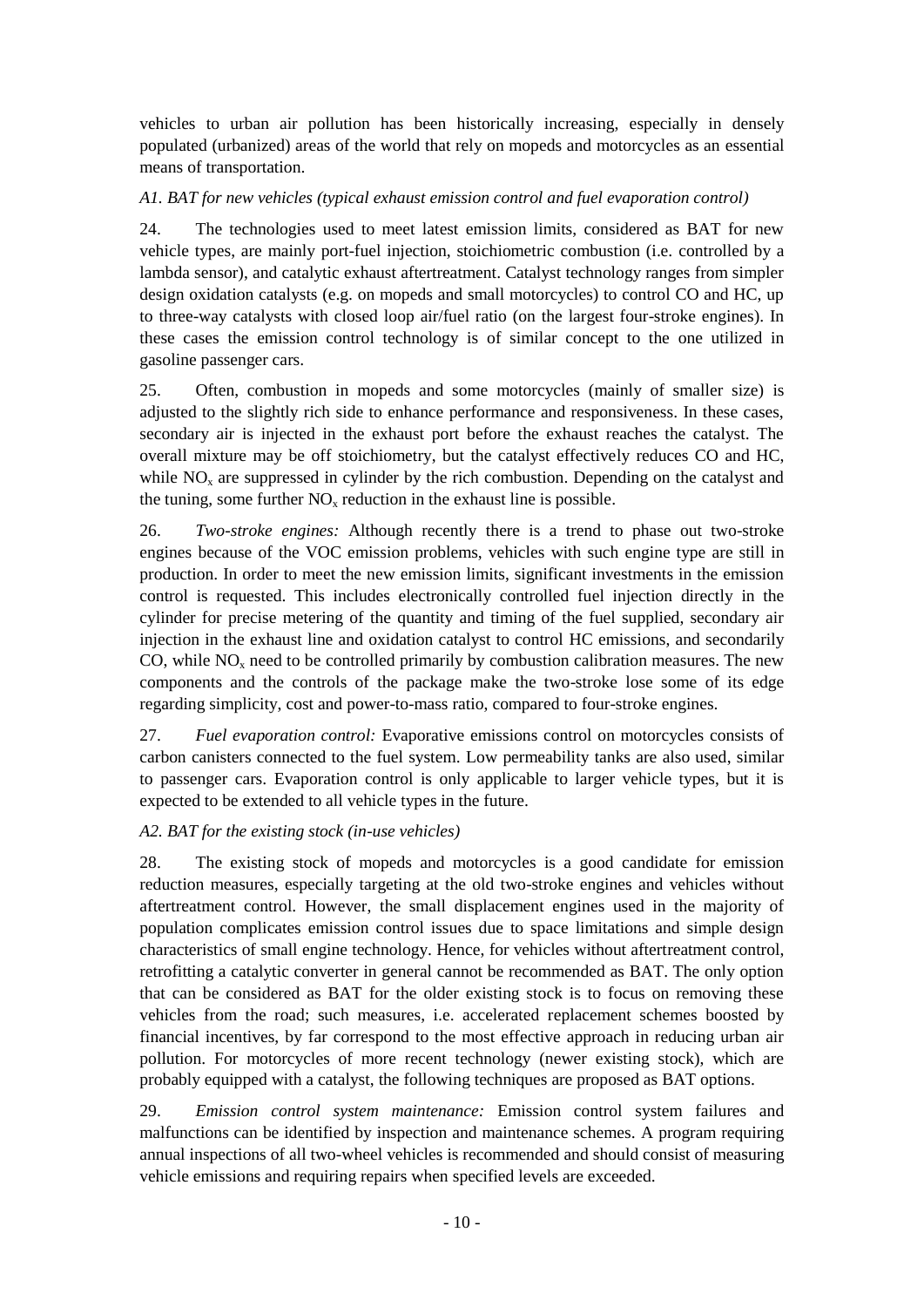30. *Fuel and lubrication oil of good quality:* Catalyst deactivation may be caused by impurities in the fuel and lubrication oils. For two stroke vehicles, in cylinder addition of lube oil magnified this problem. Hence, enforcing the use of manufacturer recommended oils rather than cheap alternatives, as well as lube oil changes at recommended intervals, can be considered as BAT for existing engine types.

#### *A3. Assessment of alternative fuels considered for gasoline replacement in two-wheelers*

31. Use of alternatives fuels (e.g. LPG, CNG) without further (aftertreatment) emission control does not offer substantial improvements in terms of air quality (see more detailed discussion on gasoline cars). In addition, there are significant safety and space limitations for storage of such fuels on board the motorcycle. Hence, in general, alternative fuels cannot be considered as BAT for gasoline replacement in mopeds and motorcycles.

#### *A4. Future vehicle types*

32. *Gasoline vehicles:* Upcoming Euro 4/5 standards already set very demanding targets, requiring advanced emission control technology. Specifically, for motorcycles it is expected that three-way catalysts and stoichiometric combustion will be extensively used, while for mopeds larger catalysts and overall better engine strategies will be necessary. Especially for the Euro 5 stage, it is expected that significant technological breakthroughs will be required, such as improved quality and packaging of the whole system (stoichiometric combustion with TWC). Cost and space limitations may be a limiting factor in smaller vehicles, i.e. mopeds, since closed loop control of the TWC will be required, as well as positioning of the catalyst close to the engine outlet (or dual layer exhaust line) for fast light-off, twin lambda sensors for long term performance verification of the emission control devices, etc. The whole package is expected to significantly increase the end price of mopeds; this, combined with the trend to replace two-stroke with four-stroke engines, is expected to result in much more competitive larger vehicles in terms of value for money. Moreover, the stringent standards are expected to further accelerate the phasing out of two stroke engines.

33. *Electric vehicles:* Electric two-wheelers have the potential to provide significant air quality benefits and such vehicles have started to become popular in several markets recently. Challenges in terms of weight and space constraints need to be addressed. In any case, a wider penetration of electric mopeds/motorcycles is to be expected in the future when the technology and the cost competitiveness of batteries improves and this could lead to reduced vehicle weight for the same driving range requirement.

### <span id="page-10-0"></span>B. Spark-ignition (gasoline) on-road light duty vehicles

34. In a spark-ignition (SI) engine, fuel with high vapor pressure is mixed with air and the combustible mixture is ignited by a spark plug to produce power [\[18\]](#page-29-1). SI (gasoline) engines have traditionally been the most popular propulsion system for passenger cars, but they are also used (to a smaller extent) in light commercial vehicles. Gasoline powered vehicles significantly contribute to the total VOC emissions, while their contribution to  $NO<sub>x</sub>$ and PM is lower than their diesel counterparts.

#### *B1. BAT for new vehicles (typical exhaust emission control and fuel evaporation control)*

35. Latest emission standards are met by emission control measures that include both engine and aftertreatment technologies and are considered as BAT for new vehicle types. There are two main combustion concepts of gasoline engines with distinct characteristics. The most widespread one is the so-called port-fuel injection (PFI), while the second concept is the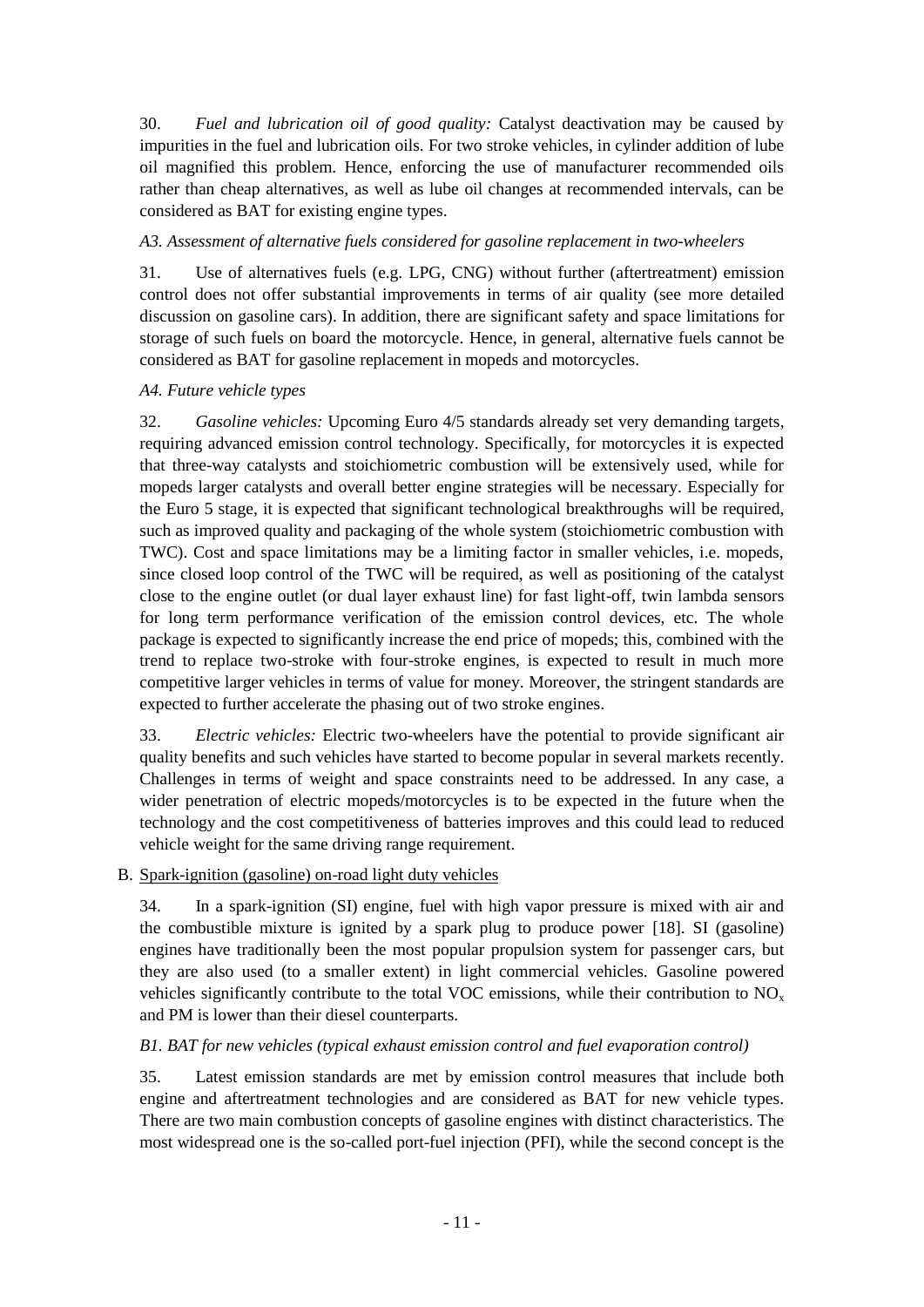gasoline direct injection (GDI) engine. Because of their distinct (and different) performances, these two concepts are considered separately.

36. *PFI engines:* For emission control, PFI engines are calibrated stoichiometrically and combined with a closed-loop TWC. Typically, the exhaust system also includes an upstream oxygen sensor that monitors the oxygen content of the exhaust and continuously adjusts the fueling to match the operation conditions. A downstream oxygen sensor is used to monitor the oxygen storage capacity of the catalyst and, by this, its real world performance. Over the years this typical configuration has been proven very efficient and may lead to the lowest emission levels of all conventional vehicle technologies today in all regulated pollutants.

37. *GDI engines:* GDI is a more recent technology of SI engines introduced to improve fuel efficiency and power output by directly injecting fuel into the cylinder. Today, most of the GDI engines operate stoichiometrically over their complete operation range, but engines that combine both modes (lean and stoichiometric combustion) in different load regions are also available. Stoichiometric GDI  $NO<sub>x</sub>$  emissions do not substantially differ from conventional PFI vehicles. However, partial lean burn GDI engines are prone to high  $NO<sub>x</sub>$ emissions because of oxygen availability in the exhaust. A lean  $NO<sub>x</sub>$  trap (LNT) can be used in these lean applications to reduce  $NO<sub>x</sub>$ . Because of engine control limitations and sulfur intolerance, not many commercial applications of such a concept (lean operation with LNT) are available today. GDI vehicles may also lead to increased PM (and PN) emissions. These can be controlled by modified injection strategy and an improved fuel system. Gasoline particle filter (GPF) is also an effective technology to reduce particulate emission with high filtration performance under all engine operation points and ambient temperature variation, if engine measures alone prove not enough.

38. *Fuel evaporation control:* Non-methane volatile organic compounds (NMVOC) originating from the vehicle's fuel system (evaporative emissions) occur as a result of fuel volatility combined with the variation in ambient temperature and the temperature changes in the fuel system of the vehicle. The activated carbon canister is an essential component of the evaporative emission control system and it is used to trap vapors in the vent line of the fuel tank. Low permeability tanks are also used to control evaporative emissions. They reduce the permeability of plastics and polymers to gasoline in either the liquid or vapor phase.

### *B2. BAT for the existing stock (in-use vehicles)*

39. The majority of gasoline LDVs on the road today is already equipped with TWC in Western European and North American countries. A well maintained TWC equipped gasoline vehicle is generally considered a low emitter, although some exceptions may exist due to adverse operating conditions like extreme temperatures. Therefore, the focus of a BAT approach for such vehicles would be to maintain their good overall performance. In regions where a significant fraction of non-catalytic vehicles is still in operation, then efforts focusing on removing such vehicles from the road are likely to be considered as BAT, since such measures by far correspond to the most effective approach in reducing air pollution. Experience shows that accelerated replacement schemes boosted by financial incentives are very effective in removing these old vehicles from the road [\[14\]](#page-28-1) [\[21\]](#page-29-2) [\[22\]](#page-29-3). The following two techniques are proposed as BAT options for TWC equipped (in-use) vehicles.

40. *Emission control system maintenance:* The emission reduction effectiveness of the catalyst may be severely degraded over time due to a variety of reasons. Emission control system failures and malfunctions can be identified by inspection and maintenance schemes. Techniques involving remote sensing of emissions coupled to number plate recognition can be very effective in identifying high emitters. Traditional periodical simplified tests need to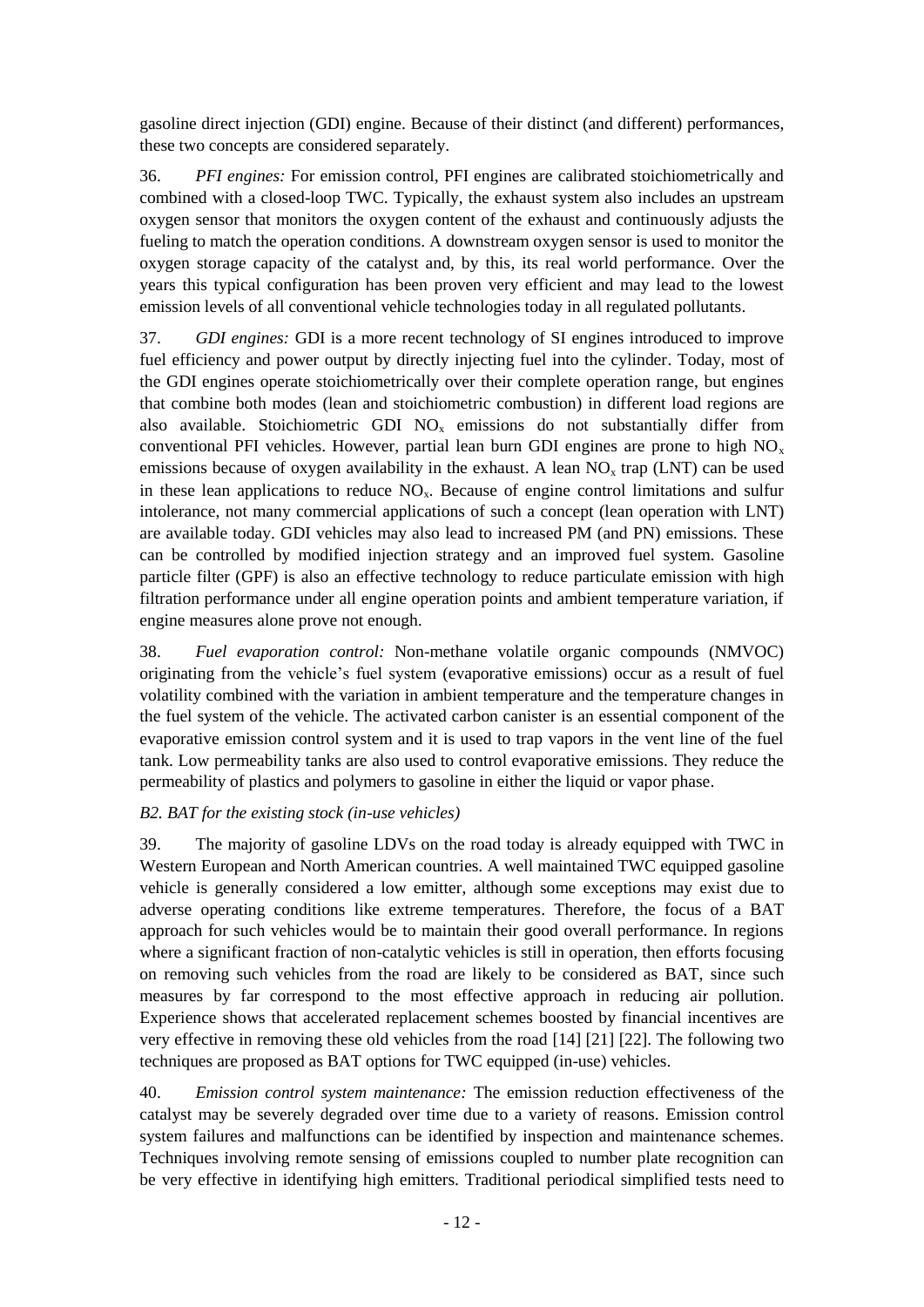be enhanced to be more effective (e.g. including measurement of  $NO<sub>x</sub>$  levels). Finally, OBD related failure identification techniques can be an additional option for more recent vehicle technologies. Once a malfunction has been identified, maintenance may include component replacement (e.g. catalyst), re-calibration, or cleaning (e.g. injectors). Replacement of old catalysts identified by inspection is expected to have a significant impact not only to the three main pollutants (CO, VOC, and  $NO_x$ ), but also a very positive side effect on  $NH_3$  emissions, since aged catalysts reduce  $NO<sub>x</sub>$  preferably to  $NH<sub>3</sub>$  rather than  $N<sub>2</sub>$ .

41. *Fuel evaporation control:* Despite some technical difficulties, retrofitting activated carbon canisters and low permeability tanks can be considered as BAT to reduce evaporative emissions. Moreover, since no inspection techniques exist for the efficiency of the canister and no manufacturer maintenance schedule includes canister replacement, including such tests in regular inspection programs may be a very effective policy. Replacing the canister can be considered a BAT for older vehicle types.

### *B3. Assessment of alternative fuels considered for gasoline replacement in LDVs*

42. Alternative fuels offered for spark ignition vehicles, such as natural gas, liquefied petroleum gas and bio alcohols, are often promoted as 'clean' alternatives to conventional fuels. When compared to gasoline, most alternative fuels offer limited or no net emission improvements [\[19\]](#page-29-4). In several cases, alternative fuel use may lead to a reduction of a specific pollutant, but it might also result to an increase of other toxic, but non-regulated, pollutants. In addition, retrofits of existing vehicles to run on alternative fuels entail the risks of increased emission levels due to often limited technical sophistication of the retrofit technology and the lack of efficient mechanisms to verify the quality of the retrofit and the resulting emission level in the real world. Hence, in general, alternative fuels cannot be considered as BAT with regard to regulated pollutants for gasoline replacement in road vehicles. This in principle means that emission reductions achieved by any of these fuels can be also achieved by an improved gasoline combustion and aftertreatment system as well. Ongoing scientific research and regulatory efforts in the production and promotion of alternative fuels mainly stem from energy security considerations (e.g. natural gas) and the need to reduce GHG from transport. In any case, fuel changes for spark ignition vehicles need to consider changes in the emission profiles of both regulated and non-regulated pollutants as well as possibilities to verify the in-use emission performance of modified vehicles.

### *B4. Future vehicle types*

43. *Gasoline vehicles:* TWC will continue to be the main component for emission control in the future. Advanced TWCs are designed and produced with better catalyst layering and formulation while engine calibration is further enhanced. The most significant changes are expected for GDI vehicles with regard to the upcoming more stringent Euro 6c PN limit, which is expected to require the use of GPF (possibly combined with TWC) for several vehicle types. Engine measures may also be used to achieve PM and PN GDI Euro 6c limits, i.e., high-pressure spray-guided multi-injection with advanced piezoelectric injectors. For  $NO<sub>x</sub>$  control, either stoichiometric combustion with TWC or lean burn with LNT can be used. Further to the more stringent control of exhaust emissions, future gasoline vehicles will also be more stringently regulated in terms of their evaporation emissions, as indicated by the revision of the relevant European legislation which is currently underway [\[11\]](#page-28-2). This revision aims to improve the control of evaporative emissions in real world driving conditions.

44. *Hybrid and electric vehicles:* Gasoline hybrids primarily aim at reducing energy consumption and greenhouse gas emissions, but studies have shown that some of them can also achieve impressive reductions in air pollutants. Battery and fuel cell electric vehicles are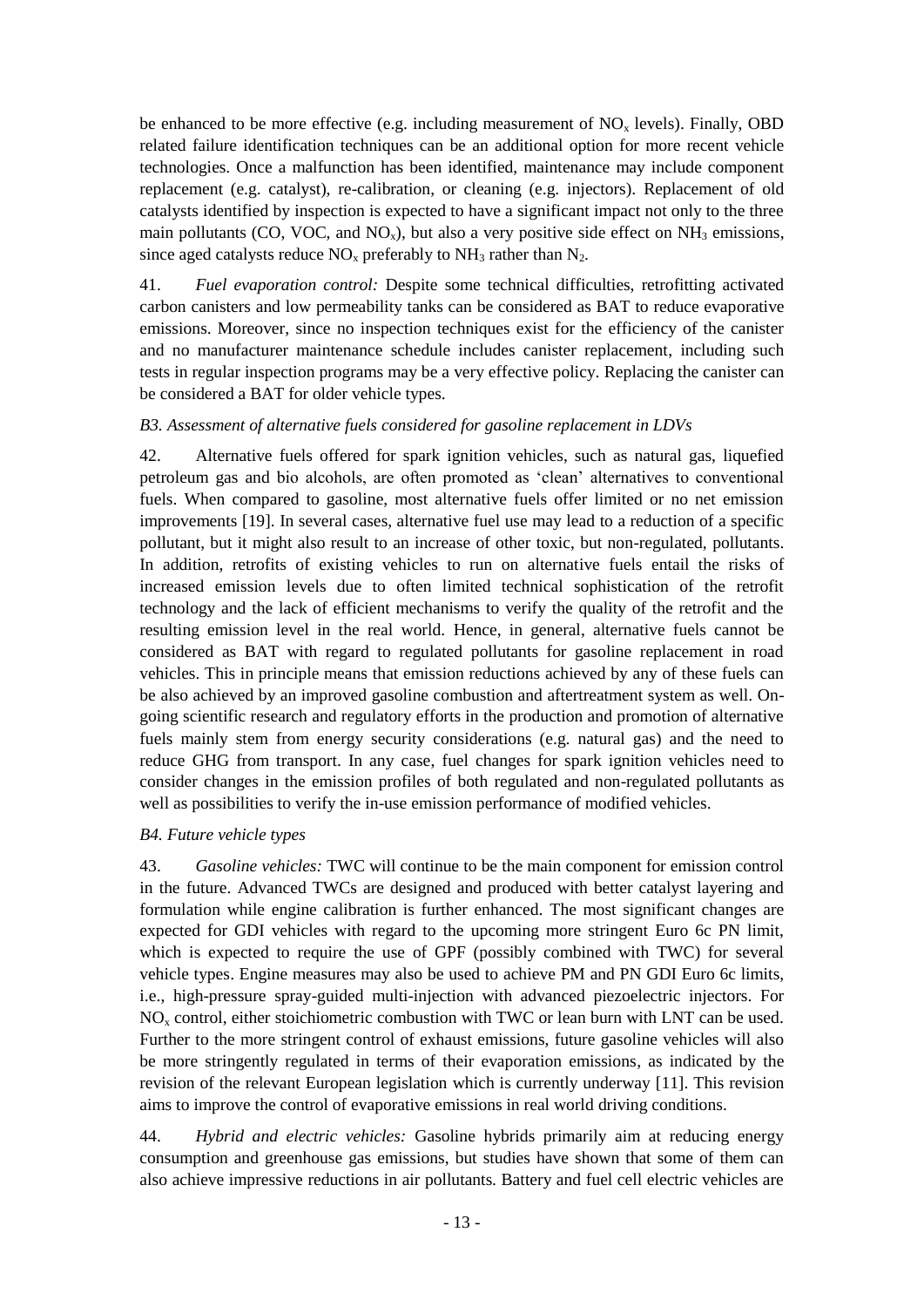also advanced technology vehicle types with the potential to achieve significant GHG and air pollutant emission reductions in the future. Currently, all these concepts have penetrated the market in various (small) degrees [\[13\]](#page-28-3), depending on the concept, due to various limitations (technical, economical, infrastructural). Especially for electrics, a significant real world penetration can only take place when the technical and cost competitiveness of batteries improves and when the limiting factors for the proliferation of hydrogen power systems (safe, economical, and clean production and distribution of hydrogen) are addressed.

### <span id="page-13-0"></span>C. Compression ignition (diesel) on-road light duty vehicles

45. In a compression ignition engine, fuel is self-ignited after pressure and temperature inside the combustion chamber rise by compression [\[18\]](#page-29-1). CI engines used in road applications are fueled up mainly with diesel fuel and, in general, produce high  $NO<sub>x</sub>$  and PM emissions. The latter include a large fraction of black carbon (BC) and are associated with elevated particle number (PN) emissions.

#### *C1. BAT for new vehicles (typical exhaust emission control)*

46. In terms of engine measures, a typical diesel engine for a new vehicle utilizes highpressure multi-pulse common rail injection, multi-valve cylinder heads, and exhaust gas recirculation (EGR). The approach for aftertreatment  $NO<sub>x</sub>$  control diversifies for different models and ranges from i) control of  $NO_x$  with engine measures only (no deNO<sub>x</sub> aftertreatment), ii) utilization of a lean  $NO<sub>x</sub>$  trap (LNT), and iii) SCR with urea injection in the exhaust line. DPF is used to control PM and PN levels within regulatory limits.

47. It should be mentioned, that up to the first generation of Euro 6 vehicles introduced in  $2014$ , in-use NO<sub>x</sub> emissions are reported at much higher level than the corresponding emission limits. In-use conditions cover a much wider operation range than what the certification driving cycle does. Emission control in such off-cycle conditions relaxes to the benefit of fuel economy. In order to decrease NO<sub>x</sub> emissions over a wider operation range, engine and aftertreatment systems need to be recalibrated. In particular, EGR map will have to be widened in terms of engine speed and load and/or urea injection will have to be increased in SCR systems. Finally, better thermal management may be required so that aftertreatment devices reach optimum conditions faster after first switch on of the engine. Relevant tests have shown that the combination of engine measures, EGR and SCR can lead to in-use  $NO<sub>x</sub>$  levels which do respect Euro 6 limits over a wide operation range.

### *C2. BAT for the existing stock (in-use vehicles)*

48. The existing stock of diesel LDVs is a good candidate for emission reduction measures because, in particular for  $NO<sub>x</sub>$ , these vehicles have been shown to substantially exceed their corresponding type-approval limits in real world operation [\[2\]](#page-28-4) [\[10\]](#page-28-5). This is the result of the tuning of the emission control systems to deliver emission reductions only within the operation boundaries of the type approval driving pattern.

49. However, the options to control emissions from such vehicles, in particular the older stock, are limited. Emission control systems retrofits (e.g. SCR) encounter technical difficulties and limited space availability, which make their wide scale application difficult to achieve in practice (e.g. as a retrofit program in a city level). For vehicles of more recent technology (newer existing stock), several of the available emission control technologies do have the potential to lead to significant emission reductions, even over real world operation, when properly calibrated/retuned to improve their functioning. Regarding the possibility to use alternative fuels as a diesel replacement, only renewable diesel can lead to realistic (but rather moderate) emission reductions. Although other fuels (e.g. natural gas) could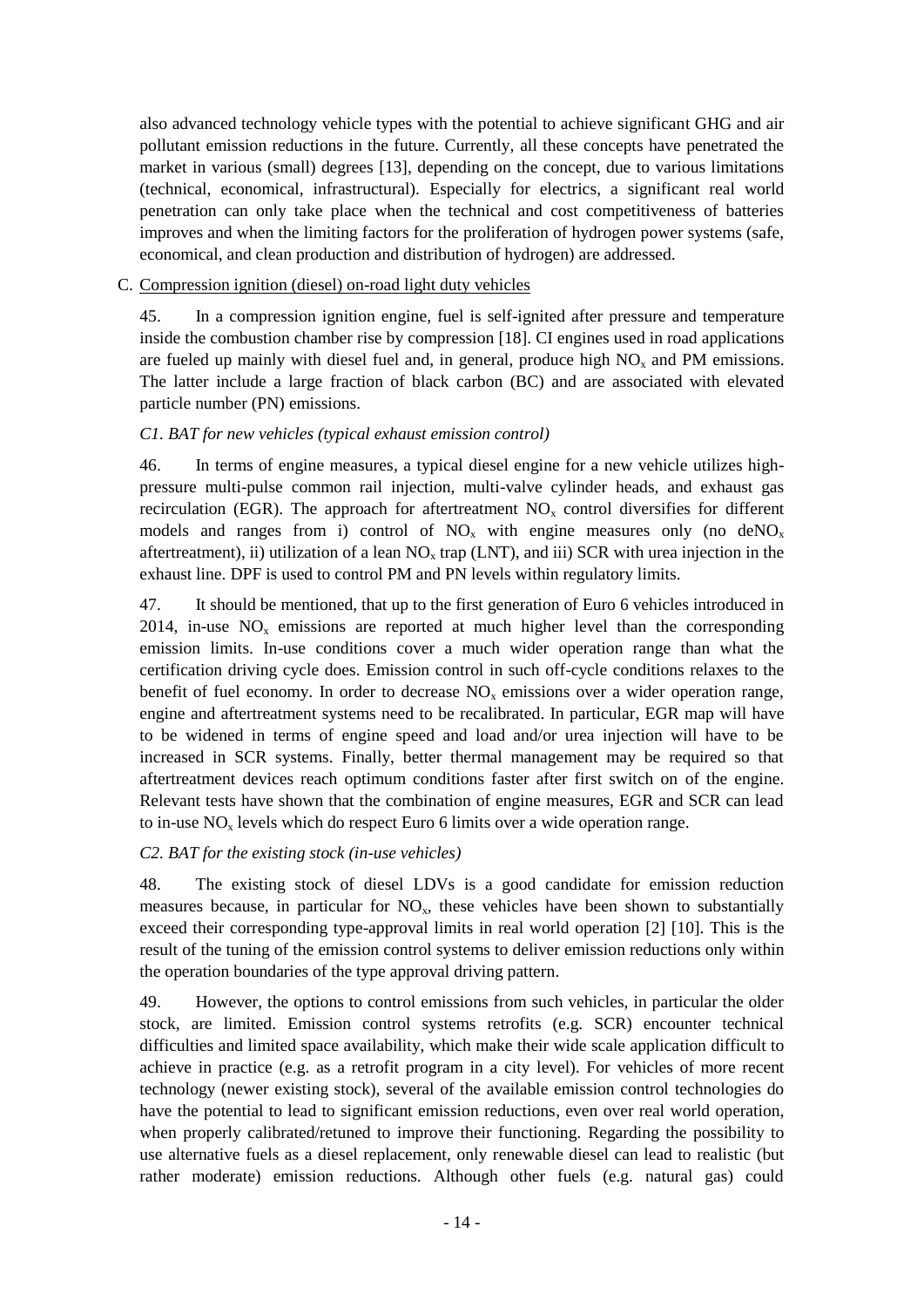theoretically offer some reduction, they cannot be recommended for widespread use on existing vehicles due to excessive modifications required and various limitations (technical, economical, etc.), or low emission reduction effectiveness (biodiesel).

50. As a consequence of the above discussion, the range of emission reduction measures for such vehicle types is restricted mainly to the following non-technical ones.

51. *Access restrictions and/or complete removal from roads:* Restricting access of diesel light duty vehicles to city centers and enforcement of environmental zones can offer significant environmental benefits. In regions with a significant fraction of diesel cars, efforts focusing on removing such vehicles from the road should be considered as BAT and by far correspond to the most effective approach in reducing urban air pollution. Experience shows that accelerated replacement schemes boosted by financial incentives are very effective in removing particular vehicle types from the road and replacing them with cleaner vehicle technologies. In the case of diesel LDVs, such a measure could assist in replacing diesel vehicles with gasoline, natural gas, or other cleaner vehicle types.

52. *Inspection and maintenance:* Current periodic tests usually not include  $NO<sub>x</sub>$  tests and are not reliable enough for detecting broken DPF. Hence, they need to be developed further in this respect. OBD enabled identification techniques seem reliable. However, currently they will at best be relevant for PM controls; as long as  $NO<sub>x</sub>$  emissions in real-world driving are high by design, OBD will not signal malfunction.

## *C3. Future vehicle types*

53. *Typical diesel emission control:* A combination of EGR, DOC, SCR (or LNT for smaller vehicles), and DPF is expected to constitute the default emission control system for future diesel light duty vehicles. Real drive emissions (RDE) testing for diesel  $NO<sub>x</sub>$  is expected to require a new calibration and control strategy of the whole system; monitor of the performance of the various components by means of OBD will guarantee the efficient long term performance. Although no provisions on ammonia slip control for Euro 6 cars have been made in the regulations yet (as is the case with HDVs), it can be stated that an ammonia slip catalyst (downstream of the SCR catalyst) is necessary to avoid ammonia slip when SCR is used. This may require further uptake in regulations.

54. *Alternative fuels and powertrains:* CNG can be used as a diesel replacement in the future, not only because of the emission reductions it can achieve, but also because it is seen as diversifying the energy mix and, hence, reducing dependence on oil. Second generation biofuels are currently under investigation, but there is not much information yet on emission benefits that these fuels can offer apart from their greenhouse gas savings. Concerning diesel hybrids, the experience is limited [\[19\]](#page-29-4).

### <span id="page-14-0"></span>D. Compression ignition (diesel) on-road heavy duty vehicles

55. Similar to LDVs, compression ignition engines in heavy duty vehicles are fueled up to now mainly with diesel fuel and, in general, produce high  $NO<sub>x</sub>$  and PM emissions. Furthermore, crankcase emissions of older engines also contribute to VOC and PM emissions.

# *D1. BAT for new vehicles (typical exhaust emission control)*

56. Latest emission standards are met by emission control measures that include both engine and aftertreatment technologies and are considered as BAT for new vehicle types. Key engine measures include exhaust gas recirculation (EGR), high pressure injection with precise fuelling control, and optimized air exchange processes. Aftertreatment consists of a combination of diesel oxidation catalyst (DOC) for CO/HC control, selective catalytic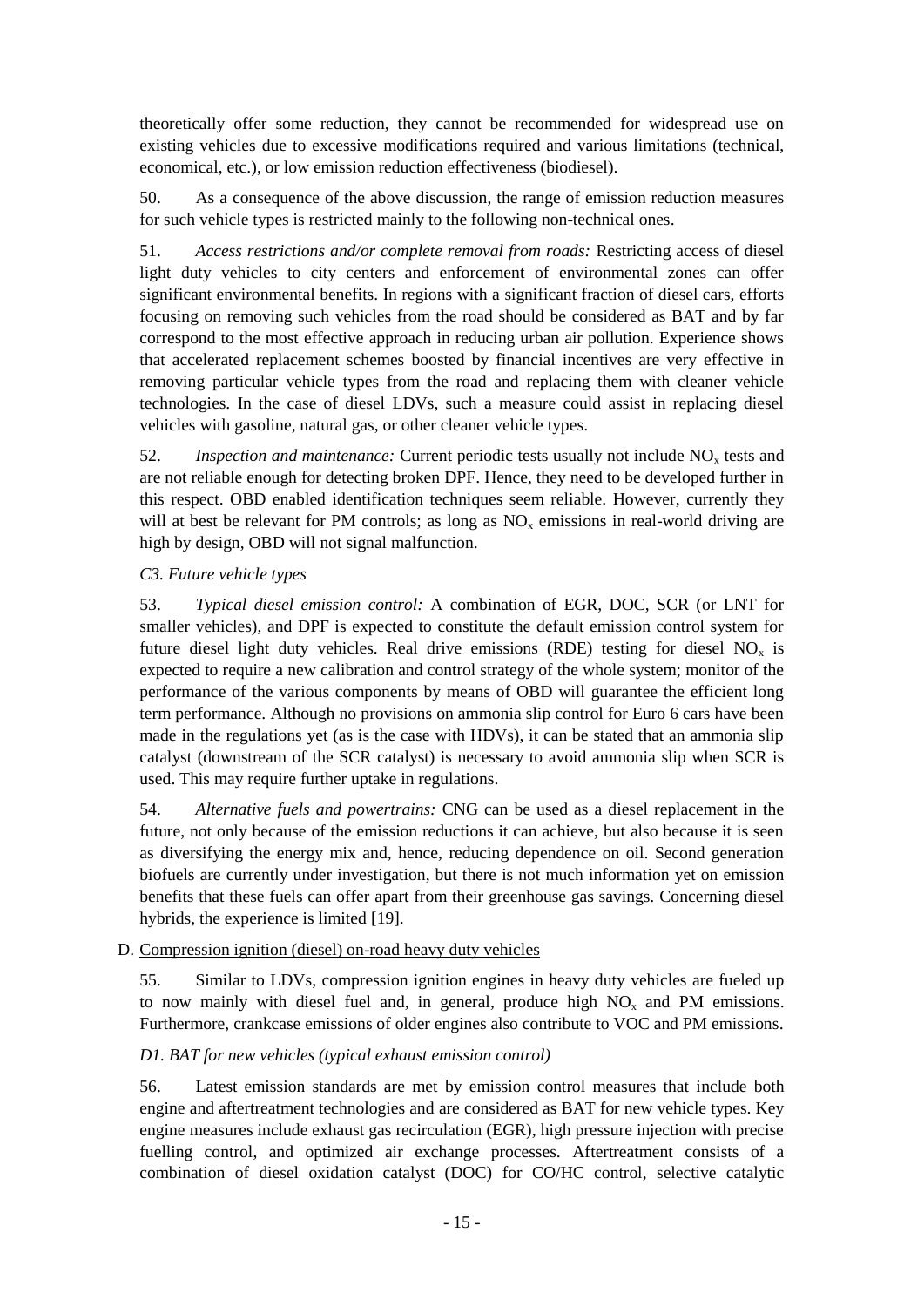reduction (SCR) for  $NO<sub>x</sub>$  control, diesel particle filter (DPF) for PM control and an ammonia slip catalyst (ASC) to eliminate excess  $NH_3$  emissions produced by the SCR operation. Both Euro VI in EU and US2010 in US standards require such advanced emission control measures to regulate emissions within the emission limit levels for HDVs.

### *D2. BAT for the existing stock (in-use vehicles)*

57. Existing HDVs constitute a good candidate for emission reduction measures. Several of these vehicles are state-owned or belong to captive fleets (e.g. urban buses, refuse trucks); hence, implementation of measures such as retrofits and fuel changes can be materialized.

58. The reference technology considered for in-use vehicles is a turbocharged compression ignition engine with high pressure fuel injection and without aftertreatment, which roughly corresponds to Euro III or pre US2007 emission levels. Order of magnitude  $NO<sub>x</sub>$  and PM emission levels for such a technology are in the range of 4-16 g NO<sub>x</sub>/km and 0.1-0.5 g PM/km, respectively, depending on the size and age of vehicle, driving conditions, speed, etc. In practice, even some Euro IV (or newer) vehicles (e.g. rigid/articulated trucks with more than 20t GVW and buses) may emit more than 4 g  $NO<sub>x</sub>/km$ , especially in urban conditions, and, hence, the BAT proposed may be applicable to such vehicles as well [\[7\]](#page-28-6).

59. Technical measures that can be considered as BAT candidates are given in [Table 2](#page-16-0) for  $NO<sub>x</sub>$  and [Table 3](#page-17-0) for PM. Emission reductions are expressed over the reference technology. These should be seen individually for each technique and not cumulatively if several measures are implemented at the same time. Combination of the emission level of the reference technology and the emission reduction achieved by each technique can give the order of magnitude Associated Emission Level (AEL) that each BAT candidate can lead to.

60. The additional costs estimated per technology may include installation, operation and maintenance, etc. Monetary benefits are also estimated and mainly originate from reduced fuel expenses. Costs are expressed as final consumer prices without accounting for taxes or incentives. In cases were consumer prices were not available, the values quoted represent cost to the manufacturers and are clearly distinguished.

61. Costs and benefits quoted are given as an order of magnitude estimate per vehicle, assuming widespread application of the technique and an indicative period of 10 years. For example, conversion to natural gas has high initial cost, but a significant part of it may be paid back after 10 years of use (by the fuel cost savings because of lower fuel price). Although such an approach may have some uncertainties, it is sufficient for the purpose of this relative cost-benefit comparison. Considering a period of 8 or 12 years for example (instead of 10 years) could slightly change the position of some techniques on the grid; however, it would not substantially change the categorization of each technique as 'very probable BAT', 'probable BAT', 'neutral', etc.

62. The techniques listed in [Table 2](#page-16-0) and [Table 3](#page-17-0) are qualitatively compared on the basis of their expected emission reductions and costs in [Figure 1](#page-16-1) and [Figure 2,](#page-17-1) respectively. The placement of techniques in the boxes of the evaluation grid is indicative and relative; hence, should not be scaled. Techniques within the same box have similar potential to be identified as BAT and location within the same box is irrelevant. Different levels of Euro standards have been placed on the environmental benefit axis for reference. This placement is indicative and it should not directly be concluded that emission standards 'are equal to' (or can be achieved with) specific BAT techniques in all cases, because this depends on the specific application considered.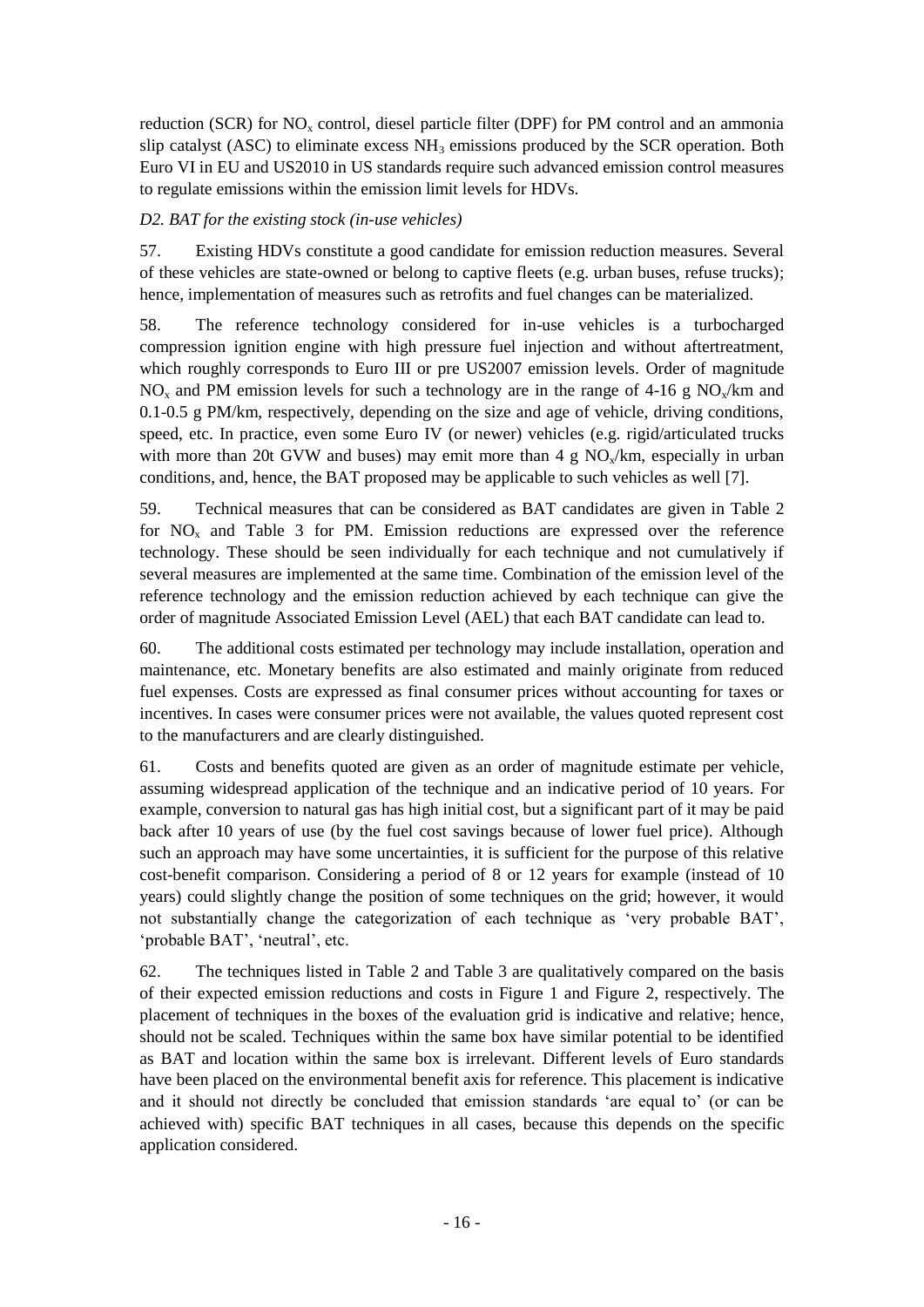| Reference technology: Turbocharged CI engine with high pressure fuel injection<br>Reference emission level: 4-16 g/km |                                |                                                                                                                |  |
|-----------------------------------------------------------------------------------------------------------------------|--------------------------------|----------------------------------------------------------------------------------------------------------------|--|
| Technique                                                                                                             | Expected emission<br>reduction | Cost per vehicle (Euro)                                                                                        |  |
| <b>Exhaust Gas Recirculation (EGR)</b>                                                                                | 25-45%                         | 400-700 (indicative manufacturer cost)                                                                         |  |
| <b>Selective Catalytic Reduction</b><br>(SCR)                                                                         | 70-95%                         | Retrofit cost: 5k-10k<br>Per annum: $+500$ for urea $+200$ for<br>maintenance -800 possible fuel savings       |  |
| Conversion to natural gas<br>(NG)                                                                                     | 20-50%                         | Conversion cost: 12k-15k<br>Per annum: $-500-1,000$ fuel cost benefits<br>(depending on NG/diesel price ratio) |  |
| Dimethyl ether (DME)                                                                                                  | $40 - 60%$                     | Comparable to conventional diesel<br>(cost depends on production method and<br>fuels taxation)                 |  |
| Emulsified diesel                                                                                                     | $10 - 20%$                     | 1,200-1,600 per annum<br>(due to production costs of the end fuel<br>and higher fuel consumption)              |  |
| Renewable diesel                                                                                                      | $5 - 10%$                      | Comparable to conventional diesel<br>(more expensive to produce but can<br>benefit from lower taxation)        |  |
| Hybridization                                                                                                         | 40-50%                         | Initial (marginal) $b$ cost: 50k-100k<br>Per annum: -5k-10k lower fuel costs                                   |  |

<span id="page-16-0"></span>

| Table 2: Summary of emission reduction potential and additional costs of techniques for $NO_x$ |
|------------------------------------------------------------------------------------------------|
| control in diesel heavy duty vehicles (trucks, buses)                                          |



<span id="page-16-1"></span>Figure 1: Relative cost-benefit comparison of BAT candidates for  $NO<sub>x</sub>$  reduction in diesel heavy duty vehicles (trucks, buses)

-

 $<sup>b</sup>$  Additional (marginal) cost required to buy a new hybrid vehicle compared to buying a conventional</sup> diesel one in replacement of an older vehicle.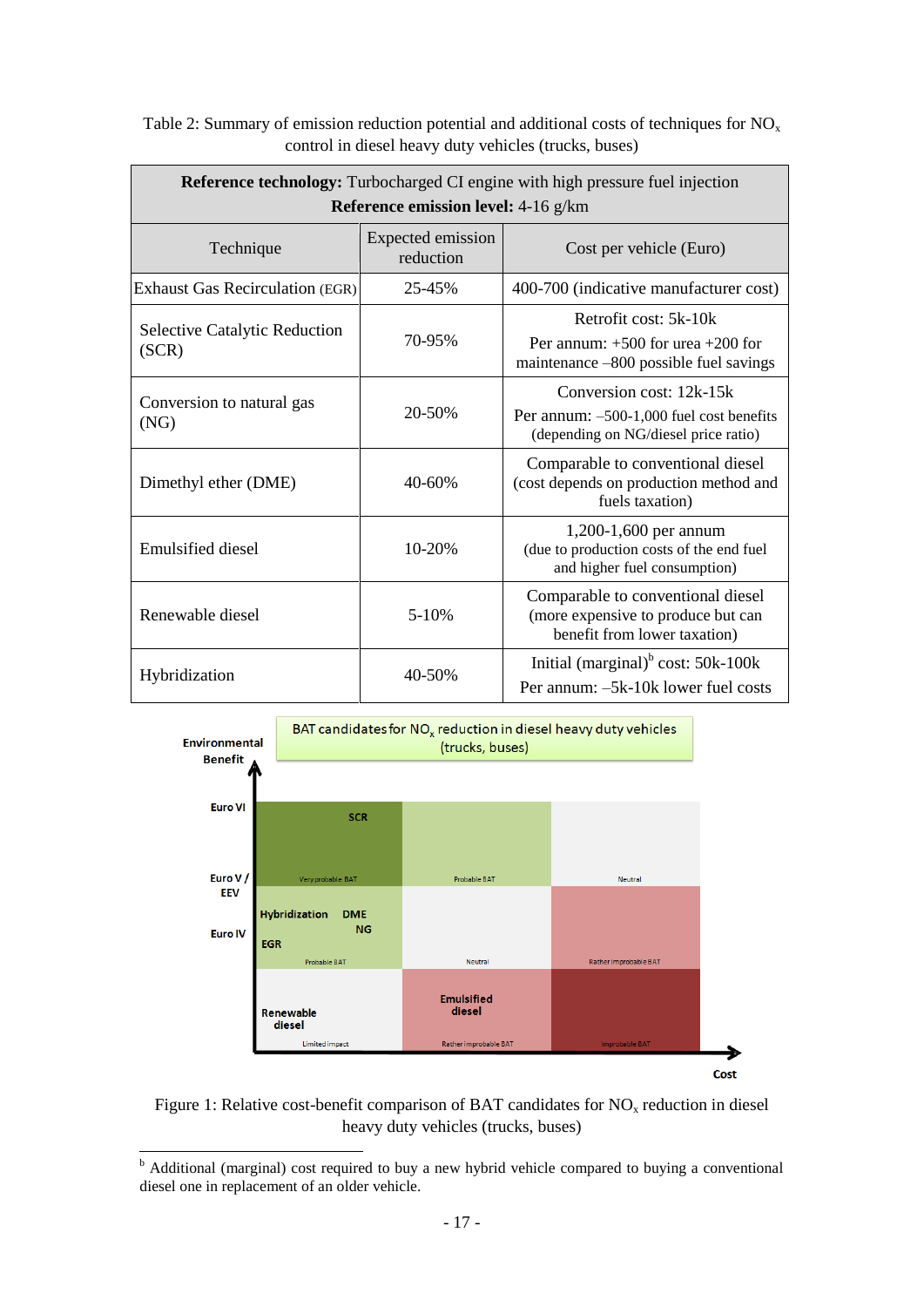| <b>Reference technology:</b> Turbocharged CI engine with high pressure fuel injection<br>Reference emission level: 0.1-0.5 g/km |                                       |                                                                                                              |  |
|---------------------------------------------------------------------------------------------------------------------------------|---------------------------------------|--------------------------------------------------------------------------------------------------------------|--|
| Technique                                                                                                                       | <b>Expected emission</b><br>reduction | Cost per vehicle (Euro)                                                                                      |  |
| <b>Closed Crankcase Ventilation</b>                                                                                             | 5-15%                                 | Retrofit cost: 250-3,000                                                                                     |  |
| Diesel Particle Filter (DPF)                                                                                                    | 80-95%                                | Retrofit cost: 3k-5k<br>Per annum: +200-700 additional fuel<br>and maintenance costs                         |  |
| Diesel Oxidation Catalyst (DOC)                                                                                                 | 20-40%                                | Retrofit cost: 1,500-1,700                                                                                   |  |
| Conversion to natural gas<br>(NG)                                                                                               | 85-95%                                | Conversion cost: 12k-15k<br>Per annum: -500-1,000 fuel cost benefits<br>(depending on NG/diesel price ratio) |  |
| Dimethyl ether (DME)                                                                                                            | 85-95%                                | Comparable to conventional diesel<br>(cost depends on production method and<br>fuels taxation)               |  |
| <b>Emulsified</b> diesel                                                                                                        | 50-60%                                | 1,200-1,600 per annum<br>(due to production costs of the end fuel<br>and higher fuel consumption)            |  |
| Renewable diesel                                                                                                                | 15-25%                                | Comparable to conventional diesel<br>(more expensive to produce but can<br>benefit from lower taxation)      |  |
| Low biodiesel blends (up to B20)                                                                                                | 10-15%                                | Comparable to conventional diesel<br>(more expensive to produce but have<br>been incentivized)               |  |
| Hybridization                                                                                                                   | 40-50%                                | Initial (marginal) cost: 50k-100k<br>Per annum: -5k-10k lower fuel costs                                     |  |

<span id="page-17-0"></span>Table 3: Summary of emission reduction potential and additional costs of techniques for PM control in diesel heavy duty vehicles (trucks, buses)



<span id="page-17-1"></span>Figure 2: Relative cost-benefit comparison of BAT candidates for PM reduction in diesel heavy duty vehicles (trucks, buses)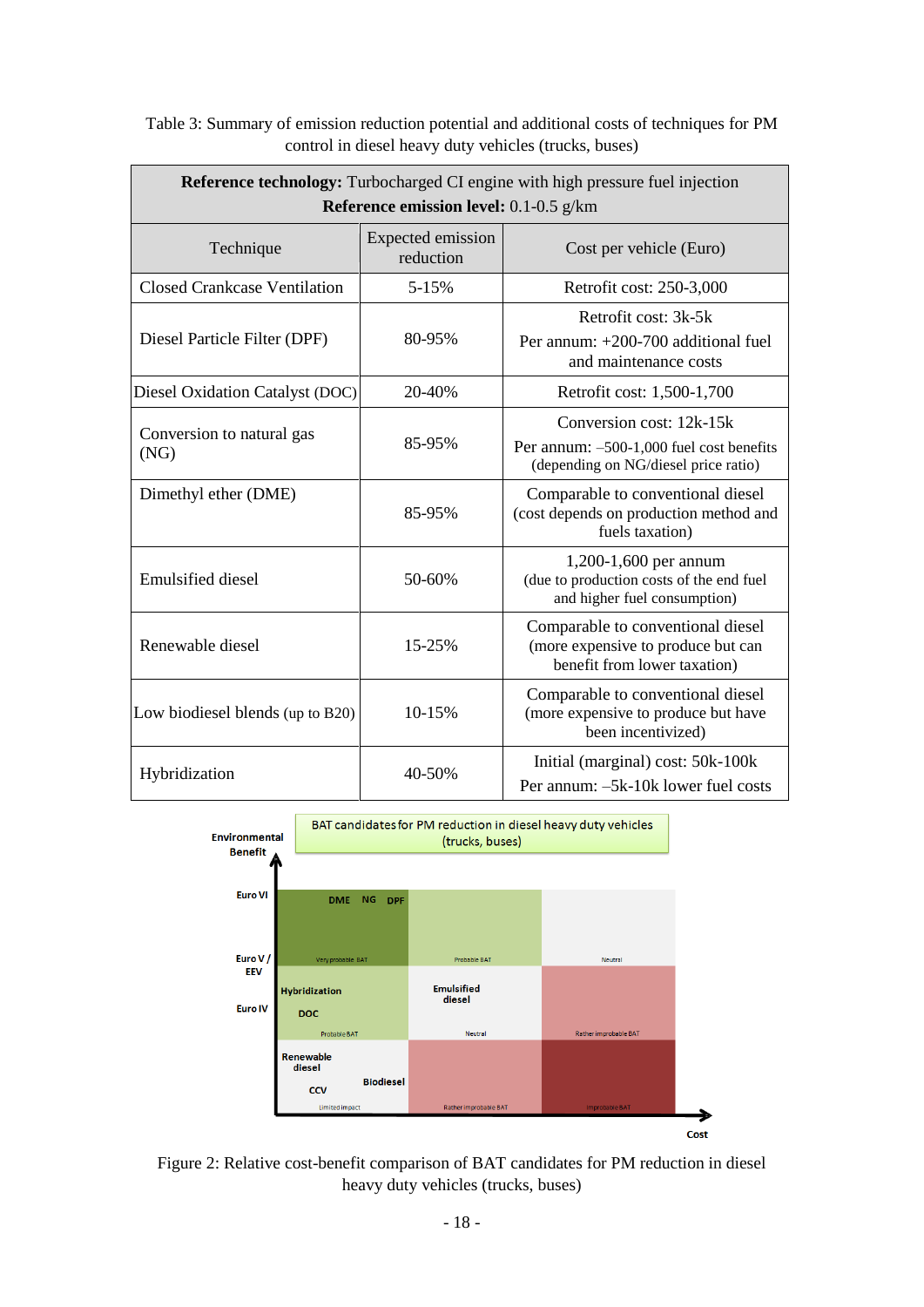63. Based on the above cost-benefit comparisons, and the technical, economical, or other limitations of the various BAT candidates, the following discussion summarizes specific BAT recommendations for the existing stock.

64. *SCR and DPF retrofits:* Retrofitting exhaust aftertreatment devices is a cost-effective technique that can achieve high environmental benefits. Especially SCR (for  $NO<sub>x</sub>$ ) and DPF (for PM) appear to be best available techniques for emission reduction from existing heavy duty vehicles. SCR and DPF can be implemented together for combined positive effect on both  $NO<sub>x</sub>$  and PM with potential cost advantages (compared to separate implementations). Several examples around the world have demonstrated successful retrofits of  $NO<sub>x</sub>$  and PM control systems in both long haul trucks and urban buses.

65. *Other retrofits:* DOC can be implemented in combination with DPF and SCR. As a stand-alone retrofit, it can be considered as BAT, especially in large-scale applications, being more tolerant to fuel sulfur than DPF, and when other technical factors (e.g. regeneration possibilities) exclude the applicability of DPFs. Closed crankcase ventilation (CCV) retrofits can be considered as BAT to control crankcase emissions of older vehicles. If left to openly vent to the atmosphere, the crankcase from an old diesel engine can contribute up to 25% of total VOC (and PM) emissions, hence, CCV retrofit can contribute to total emission reduction. CCV can be combined with a DOC or DPF. EGR on the other hand has limited potential due to technical difficulties integrating this on existing engines.

66. *Fuel switching:* Conversions to natural gas (most frequently in compressed form) are possible (e.g. in urban buses), but difficult to implement due to technical complications (in particular with regard to the storage tanks) and high initial costs. Among other fuel possibilities, only renewable diesel can deliver measured, yet moderate, reductions, primarily to PM. Alternatives such as DME and emulsified diesel are not recommended due to various technical, economical, or other limitations. DME in particular seems to have a promising future, once economical issues with its production are solved. First generation biodiesel has low emission reduction effectiveness in blending levels currently allowed by regulations. Second generation biofuels may have the potential for cleaner combustion but these remain to be proven for specific market fuels.

67. *Hybridization:* Replacement of an old heavy duty vehicle with a new hybrid one can achieve some emission reductions with additional (significant) fuel consumption benefits. Hybridization can be considered as BAT, especially for buses in urban applications. In addition to their contribution to overall city-level emission reductions, urban buses have the advantage of reducing exposure of passengers as they queue in bus stops and/or as buses take off from the bus stop. The key limitations for hybrid buses include the high initial capital cost, although fuel efficiency improvements may lead to cost benefits in the long run. Also, questions still exist on the long term performance of the hybrid system batteries. Hybrid trucks are not at mass production yet.

### *D3. Future vehicle types*

68. *Typical diesel emission control:* A combination of EGR, DOC, SCR, and DPF is expected to constitute the default emission control system for diesel HDVs in the future. Further optimizations of the system and monitor of the performance of the various components by means of OBD will guarantee the efficient long term performance of the various subsystems.

69. *Alternative fuels and powertrains:* DME may have the potential for diesel replacement in the future (effectively addressing PM and simplifying  $NO<sub>x</sub>$  control), but the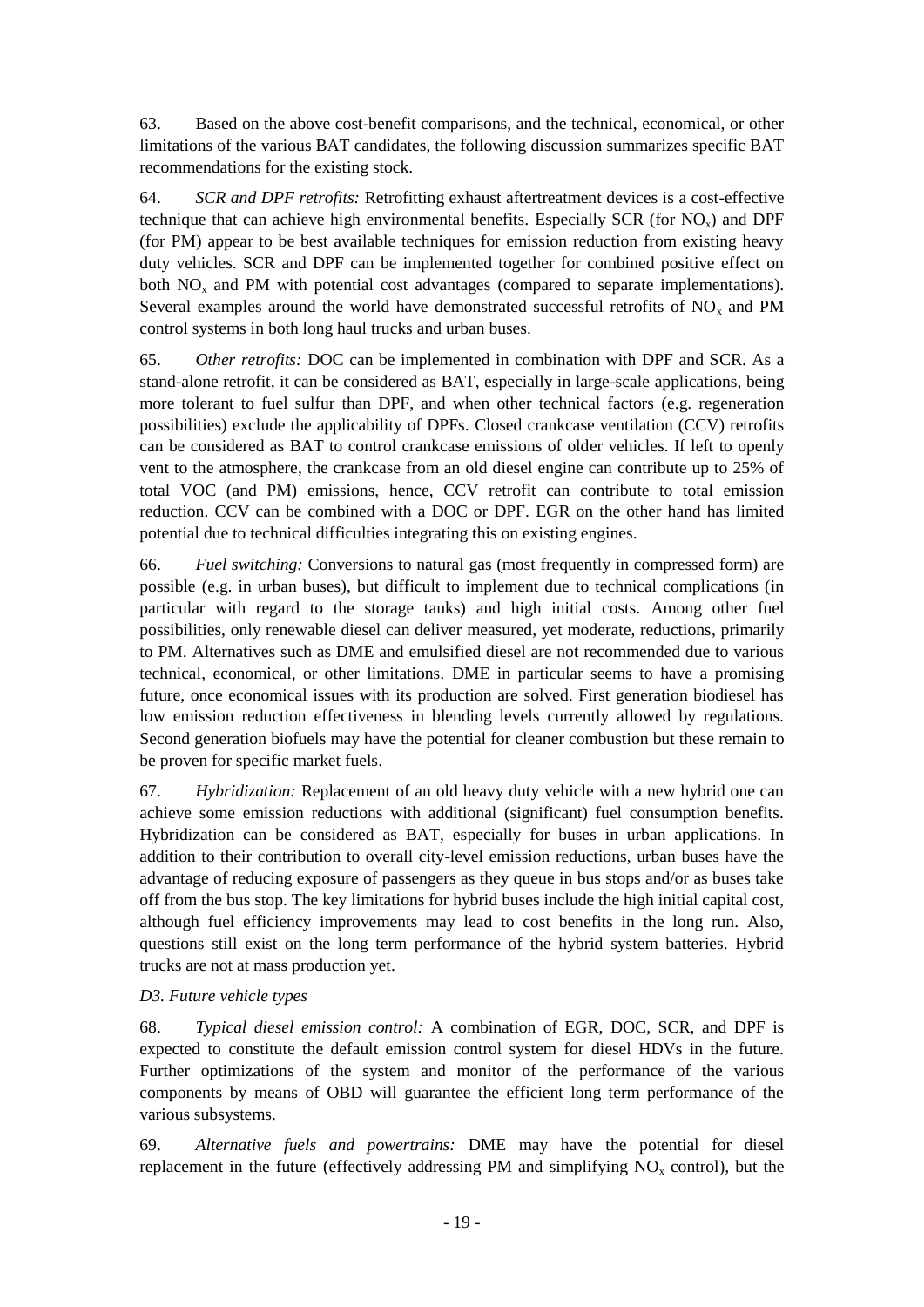issues of production and distribution must be first addressed. Different other versions of renewable fuels can also constitute possible future BAT candidates for long-haul trucks. Concerning the use of alternative powertrains, certainly a wider diversification is to be expected, especially in hybrid urban buses, possibly combined with an alternative fuel (e.g. natural gas) for additional emission reductions. Full electric buses may also be a possibility as fast or wireless charging systems start to be become available. There are also some small fleets of prototype hydrogen fuel cell buses already operating in different parts of the world [\[4\]](#page-28-7), but the proliferation of hydrogen technologies can only be achieved if the production and distribution of hydrogen become economically competitive. Long-distance trucks are unlikely to significantly benefit from hybrid powertrain concepts, but developments for delivery trucks are ongoing.

<span id="page-19-0"></span>E. PM from component wear and abrasion from road vehicles

70. PM from component wear and abrasion may contribute significantly to total PM emissions [\[8\]](#page-28-8). Related measures to improve air quality should tackle both primary emissions (new dust material produced) and resuspension of dust (already accumulated on the road), as vehicles pass by [\[3\]](#page-28-9). For example, street sweeping has produced mixed results in reducing resuspension; it does however not at all address primary emissions. However, the Gothenburg Protocol that this document responds to only addresses primary emissions. Hence, specific measures to reduce resuspension (such as road sweeping) are not included in the recommendations.

71. *Measures for abatement:* There are two directions to follow in order to minimize the negative effects of wear dust [\[1\]](#page-28-10). These are i) minimize the sources (adjustment of pavements and gritting material, use of coarser, wear resistant rock aggregates, alternative pavements, adjustment of tyres, avoid using studded tyres), and ii) minimize dispersion to air (wet roads, dust binding materials) [\[12\]](#page-28-11). In addition, traffic measures, such as reducing traffic activity, decreasing the share of trucks and calming traffic would also assist in both minimizing the sources of wear dust and its dispersion to air. Gentle braking (and accelerations) also produce less wear.

72. *Brake measures:* Brake wear is due to forced deceleration of road vehicles during which brake linings are subject to large frictional heat generation. Brake (as well as tyre) wear contain heavy metals that are known for their toxicity. A measure for emission reduction is to change brake composition (e.g. ceramic brakes have fewer emissions). A brake particulate collection system was also recently developed that recuperates particulates generated by brake shoes. Regenerative braking also becomes increasingly widespread in late vehicle models. With this system, mild to moderate braking is achieved by the resistance of a coupled generator to the wheels. This recuperates part of the kinetic energy to charge the battery of the vehicle and hence improves fuel economy. The system has, as a positive side effect, the reduction of brake pad wear.

# <span id="page-19-1"></span>F. Gasoline engines in non-road applications

73. Non-road gasoline engines comprise a highly diverse category, including handheld and non-handheld equipment (household, gardening, agricultural and forestry machinery), over a range of sizes and power outputs [\[5\]](#page-28-12) [\[14\]](#page-28-1). The main pollutants of concern emitted by engines of this category are VOC and CO [\[9\]](#page-28-13). VOC are the result of incomplete combustion and scavenging losses, mostly due to the widespread utilization of two-stroke engines in this category. There are also concerns with regard to PM emissions from such engine types (excess hydrocarbons). These are mostly a concern for those immediately exposed to their exhaust, such as the operator.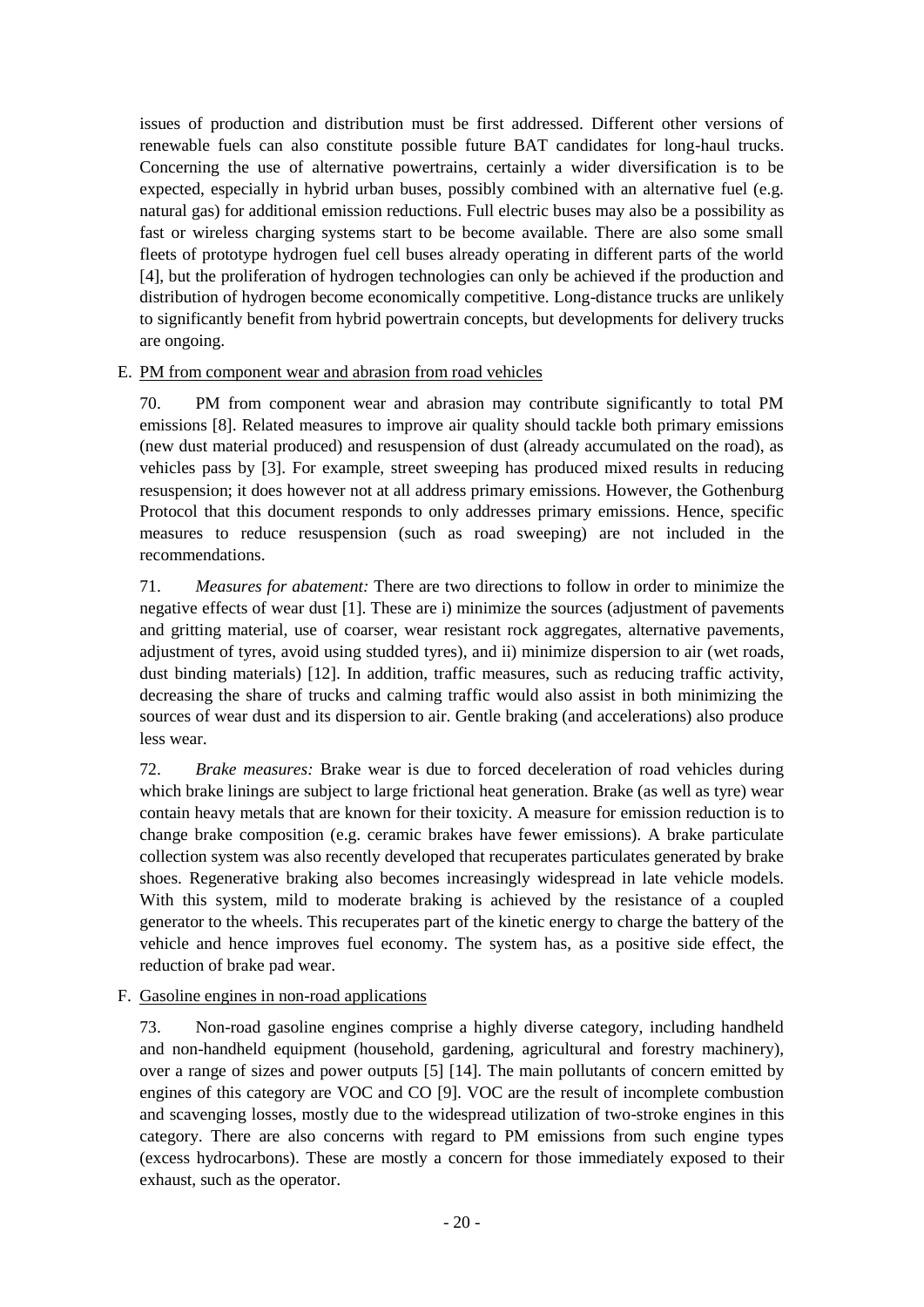## *F1. BAT for new engines (typical emission control)*

74. Emission control in such engine categories is less advanced than in gasoline engines used in on-road applications because of limiting factors including space, maximum operation temperature, noise and limited total lifetime. Often these engines are required to operate in various position angles. Because of their high power-to-weight ratio and the lack of a lube oil carter, two-stroke engines are ideal in this category.

75. Emission control mostly focuses on reducing scavenging losses from two-stroke engines. Techniques used in this respect include improved combustion and mixture exchange control for two-stroke engines (direct injection, compression wave injection, stratified scavenging, etc.). Those are the most widespread techniques used in the smaller engines applied in handheld machinery, such as chain saws. A different strategy involves replacement of two-stroke by four-stroke engines, in particular for larger ground-supported machinery, such as lawn mowers or compactors.

76. Emission control by catalytic aftertreatment is less frequent in small gasoline engines of this category (than in larger gasoline engines) and is limited by a number of factors. The operation of the engines with fuel rich mixtures to control exhaust gas temperature limits the efficiency of oxidation aftertreatment. Furthermore, oxidation catalysts can increase the exhaust gas temperature above comfortable or permissible levels. Therefore, catalytic control is used on special machinery only.

## *F2. BAT for the existing stock (in-use engines)*

77. The special character and emission control practices of non-road gasoline engines calls for individual techniques in order to attempt to address emissions from the existing stock. Hence, the following measures correspond to BAT for this particular engine category.

78. *Replacement:* Machinery in this category can have very short lifetime (5-6 years) and is of relatively low cost. Therefore, replacement of the complete item with a younger generation one can be considered BAT in this case, considering that the new equipment will comply with latest emission limits.

79. *Lubrication oil of good quality:* Use of good quality (approved by the manufacturer) and low additized (e.g. Ca-free and S-free) lubrication oil is important, in particular for twostroke engines, and increases the efficiency and long term performance of any catalytic aftertreatment possibly used. Sophisticated lubrication is essential to allow lubrication of the engine in multiposition tools (hedge trimmers, chainsaws, cut off machines); therefore, good quality lube oil becomes increasingly important, regardless of the existence or not of a catalyst. Enforcing the use of manufacturer recommended oils rather than cheap alternatives can be considered BAT for existing engine types.

80. *Aromatic free (alkylate) gasoline:* Start up and normal (hot) operation emissions can be reduced by using gasoline which is free of aromatics, benzene, and olefins. Such fuel is called 'alkylate gasoline' due to its high content in branched paraffins (alkylates). Moreover, the rather simplistic fuel system of small engines results to relatively elevated fuel evaporation; the use of aromatic free and benzene free gasoline therefore reduces the PAH, benzene, and other toxic (including mutagenic) content of pollutants liberated with evaporation.

### *F3. Future engines*

81. New engine types which are designed to fulfill the next step of emission control (Stage III) standards may benefit from the following more advanced technological solutions.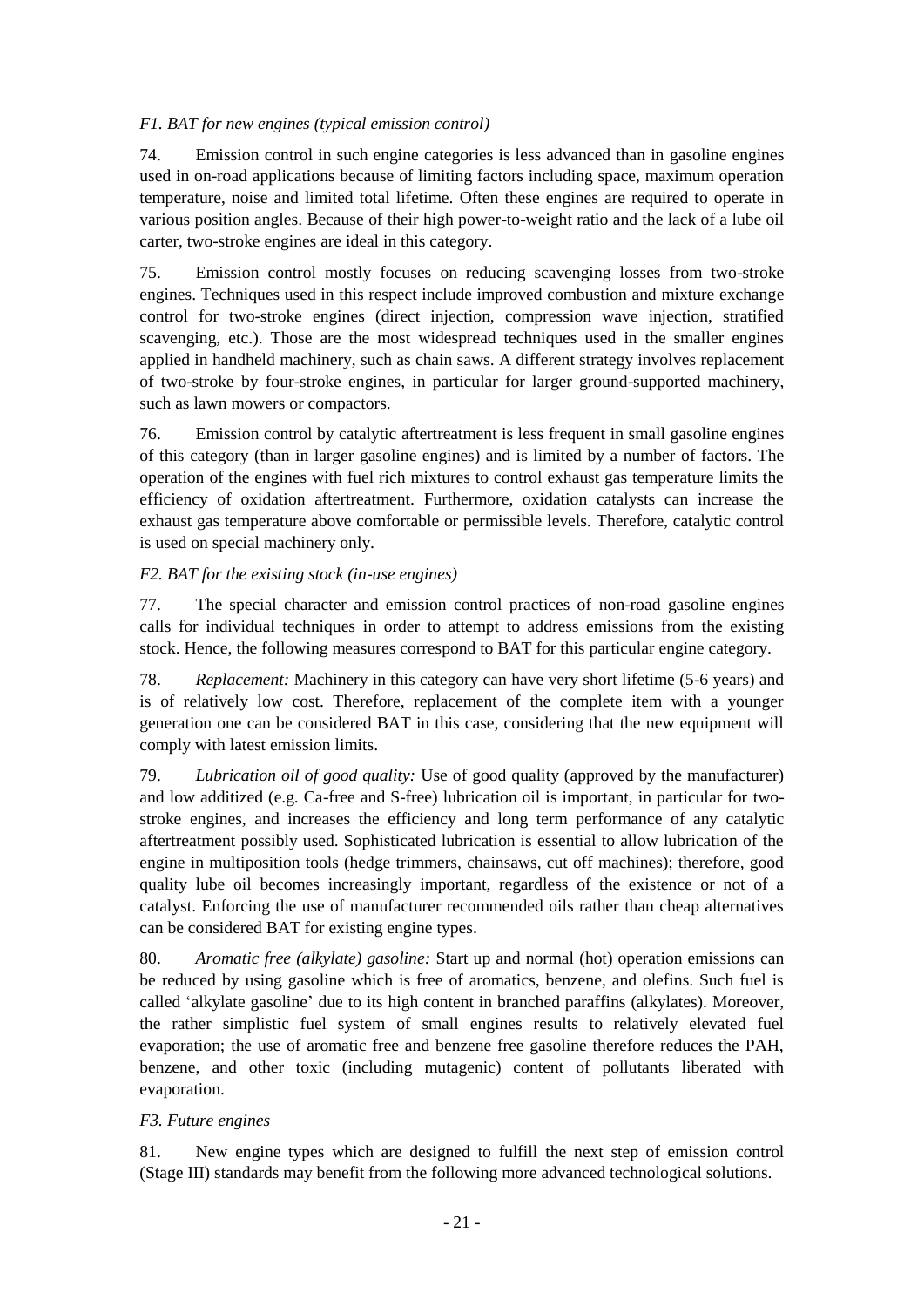82. *Combustion improvements:* Four-stroke will continue to proliferate and is expected to appear for smaller engines as well. Hybrid engines, where lubrication is similar to two-stroke (via the combustible mixture), while combustion occurs in four strokes to eliminate scavenging losses, have also started to appear. Stratified scavenging where fuel-less air drives the exhaust out of the two-stroke cylinder is also a concept for two-stroke engines.

83. *Evaporation control:* Evaporation losses are significant contributors to total VOC emissions from engines of this category. This is mainly due to the rather simplistic fuel system of small engines that allows increased fuel evaporation. Therefore, usage of low permeability tanks and fuel lines is a BAT to reduce evaporative emissions. While the technology to control emissions is available and US regulations calls for evaporation control, such requirements have not been adopted by European regulations yet.

### <span id="page-21-0"></span>G. Diesel non-road mobile machinery (NRMM) and rail

84. Diesel NRMM is a mobile source category with environmental problems similar to on-road heavy duty vehicles, i.e., high  $NO<sub>x</sub>$  and PM emissions, VOC (and PM) from crankcase emissions of older engines. The problem with the emissions of NRMM is of particular importance in environmentally sensitive environments, e.g. tunnels, mines, etc.

# *G1. BAT for new engines (typical exhaust emission control)*

85. Latest emission standards are met by control measures which constitute BAT for new engines. A typical configuration of a Stage IV / Tier 4 emission control system comprises a direct injection diesel engine with turbocharging and intercooler. Exhaust gas recirculation (EGR) may be present in some applications, but selective catalytic reduction (SCR) is usually sufficient to achieve the  $NO<sub>x</sub>$  emission reductions required. An ammonia slip catalyst (ASC) may also be used to oxidize any excess  $NH<sub>3</sub>$  and avoid slipping above the regulatory limit of 25 ppm. For PM control, diesel oxidation catalysts (DOC) or particle oxidation catalysts (POC) are usually used. Wall-flow diesel particle filters (DPF) are generally not necessary to achieve Stage IV / Tier 4 limits.

# *G2. BAT for the existing stock (in-use engines/machinery)*

86. NRMM have a long lifetime and, because of this, several technical measures can be considered as BAT candidates for the existing stock. The reference technology considered for in-use engines is a conventional compression ignition diesel engine without aftertreatment, which roughly corresponds to Stage IIIA / Tier 3 emission levels. Order of magnitude  $NO<sub>x</sub>$ and PM emission levels for such a technology are in the range of  $5-15$  g NO<sub>x</sub>/kWh and 0.2-1.0 g PM/kWh, respectively, depending on the size and age of machinery, driving and operating conditions, speed, etc.

87. Technical measures that can be considered as BAT candidates are given in [Table 4](#page-22-0) for  $NO<sub>x</sub>$  and [Table 5](#page-23-0) for PM. Similarly to the on-road heavy duty vehicles, emission reductions are expressed over the reference technology and should be seen individually for each technique. Additional costs and benefits quoted are given as an order of magnitude estimate per unit (of machinery, equipment, etc). The techniques of [Table 4](#page-22-0) and [Table 5](#page-23-0) are qualitatively compared on the basis of their expected emission reductions and costs in [Figure](#page-22-1)  [3](#page-22-1) and [Figure 4,](#page-23-1) respectively.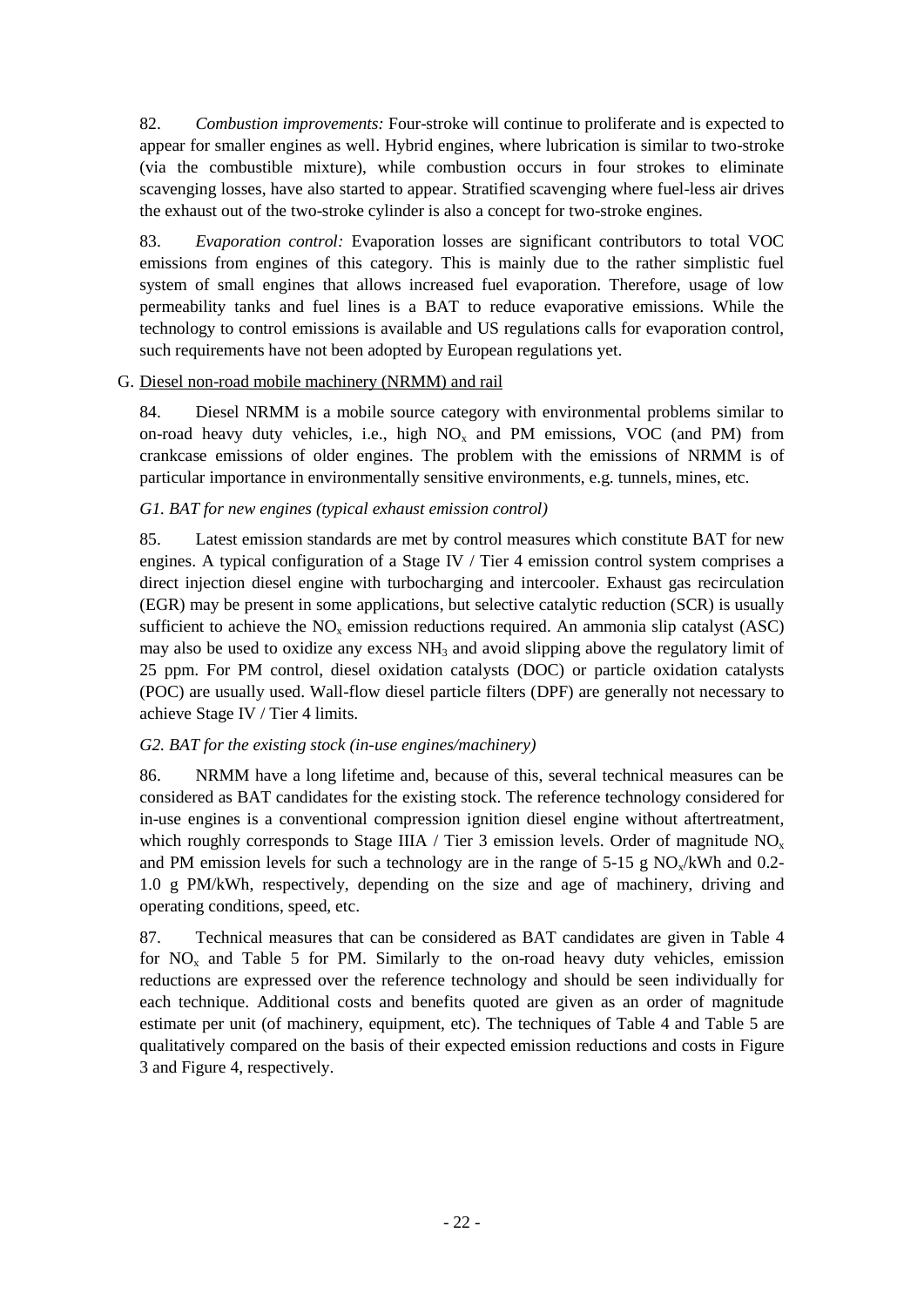| Reference technology: Conventional CI diesel engine<br><b>Reference emission level: 5-15 g/kWh</b> |                                       |                                                                                                                |  |
|----------------------------------------------------------------------------------------------------|---------------------------------------|----------------------------------------------------------------------------------------------------------------|--|
| Technique                                                                                          | <b>Expected emission</b><br>reduction | Cost per unit (Euro)                                                                                           |  |
| <b>Exhaust Gas Recirculation (EGR)</b>                                                             | 25-45%                                | 500-800 (indicative manufacturer cost)                                                                         |  |
| <b>Selective Catalytic Reduction</b><br>(SCR)                                                      | 70-95%                                | Retrofit cost: 6k-11k<br>Per annum: $+500$ for urea $+200$ for<br>maintenance -800 possible fuel savings       |  |
| Conversion to natural gas<br>(NG)                                                                  | 20-50%                                | Conversion cost: 13k-16k<br>Per annum: $-500-1,000$ fuel cost benefits<br>(depending on NG/diesel price ratio) |  |
| Dimethyl ether (DME)                                                                               | $40 - 60%$                            | Comparable to conventional diesel<br>(cost depends on production method and<br>fuels taxation)                 |  |
| Emulsified diesel                                                                                  | 10-20%                                | 1,200-1,600 per annum<br>(due to production costs of the end fuel<br>and higher fuel consumption)              |  |
| Renewable diesel                                                                                   | $5 - 10%$                             | Comparable to conventional diesel<br>(more expensive to produce but can<br>benefit from lower taxation)        |  |
| Hybridization                                                                                      | 40-50%                                | Initial (marginal) cost: 50k-100k<br>Per annum: -5k-10k lower fuel costs                                       |  |

<span id="page-22-0"></span>Table 4: Summary of emission reduction potential and additional costs of techniques for  $NO<sub>x</sub>$ control in diesel NRMM (including rail)



<span id="page-22-1"></span>Figure 3: Relative cost-benefit comparison of BAT candidates for  $NO<sub>x</sub>$  reduction in diesel NRMM (including rail)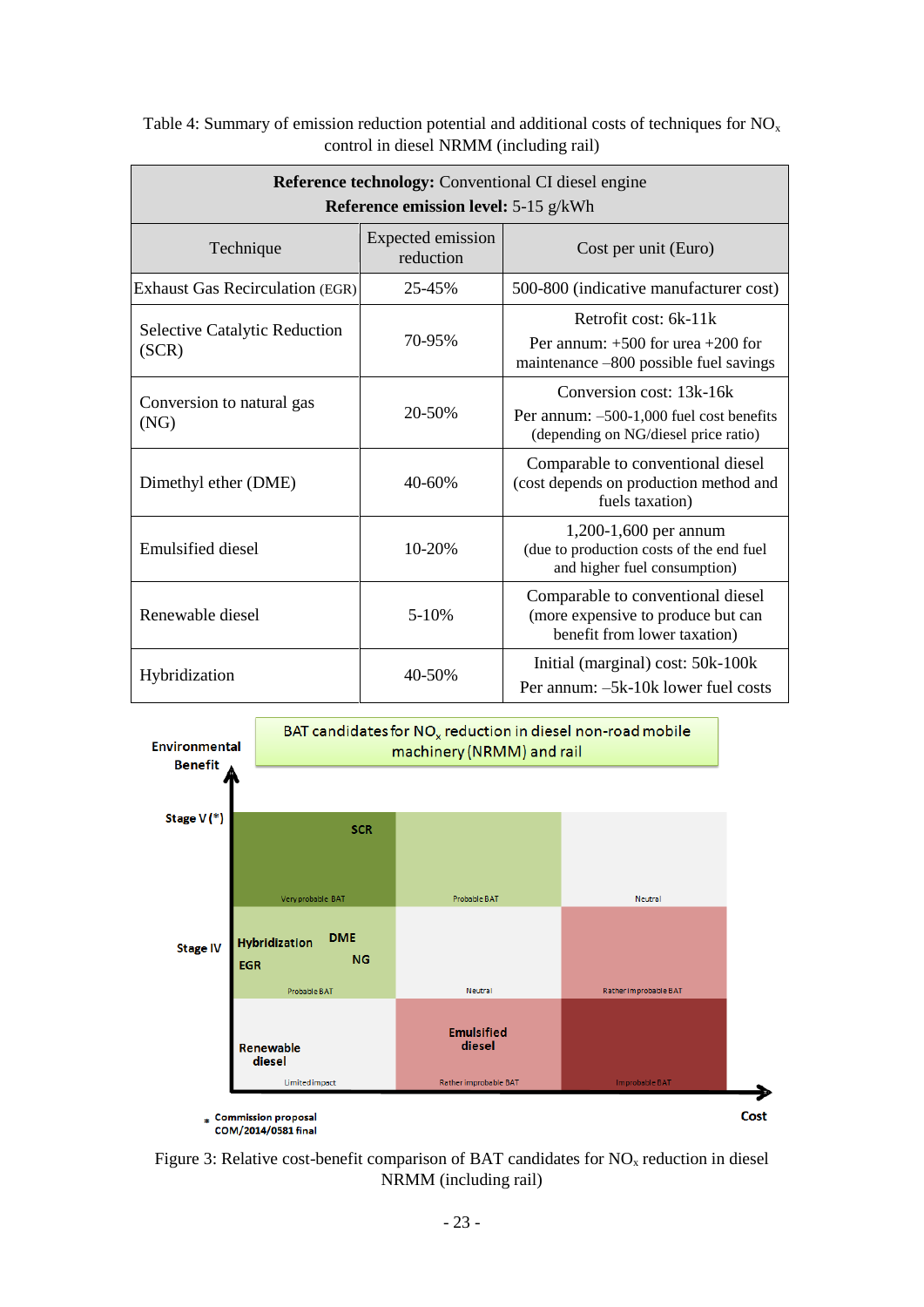| <b>Reference technology:</b> Conventional CI diesel engine<br>Reference emission level: 0.2-1.0 g/kWh |                                |                                                                                                              |  |
|-------------------------------------------------------------------------------------------------------|--------------------------------|--------------------------------------------------------------------------------------------------------------|--|
| Technique                                                                                             | Expected emission<br>reduction | Cost per unit (Euro)                                                                                         |  |
| <b>Closed Crankcase Ventilation</b>                                                                   | 5-15%                          | Retrofit cost: 250-3,000                                                                                     |  |
| Diesel Particle Filter (DPF)                                                                          | 80-95%                         | Retrofit cost: 4k-7k<br>Per annum: $+200-700$ additional fuel<br>and maintenance costs                       |  |
| Diesel Oxidation Catalyst (DOC)                                                                       | 20-40%                         | Retrofit cost: 1,500-2,500                                                                                   |  |
| Conversion to natural gas<br>(NG)                                                                     | 85-95%                         | Conversion cost: 13k-16k<br>Per annum: -500-1,000 fuel cost benefits<br>(depending on NG/diesel price ratio) |  |
| Dimethyl ether (DME)                                                                                  | 85-95%                         | Comparable to conventional diesel<br>(cost depends on production method and<br>fuels taxation)               |  |
| <b>Emulsified diesel</b>                                                                              | 50-60%                         | 1,200-1,600 per annum<br>(due to production costs of the end fuel<br>and higher fuel consumption)            |  |
| Renewable diesel                                                                                      | 15-25%                         | Comparable to conventional diesel<br>(more expensive to produce but can<br>benefit from lower taxation)      |  |
| Low biodiesel blends (up to B20)                                                                      | 10-15%                         | Comparable to conventional diesel<br>(more expensive to produce but have<br>been incentivized)               |  |
| Hybridization                                                                                         | 40-50%                         | Initial (marginal) cost: 50k-100k<br>Per annum: -5k-10k lower fuel costs                                     |  |

<span id="page-23-0"></span>Table 5: Summary of emission reduction potential and additional costs of techniques for PM control in diesel NRMM (including rail)



<span id="page-23-1"></span>Figure 4: Relative cost-benefit comparison of BAT candidates for PM reduction in diesel NRMM (including rail)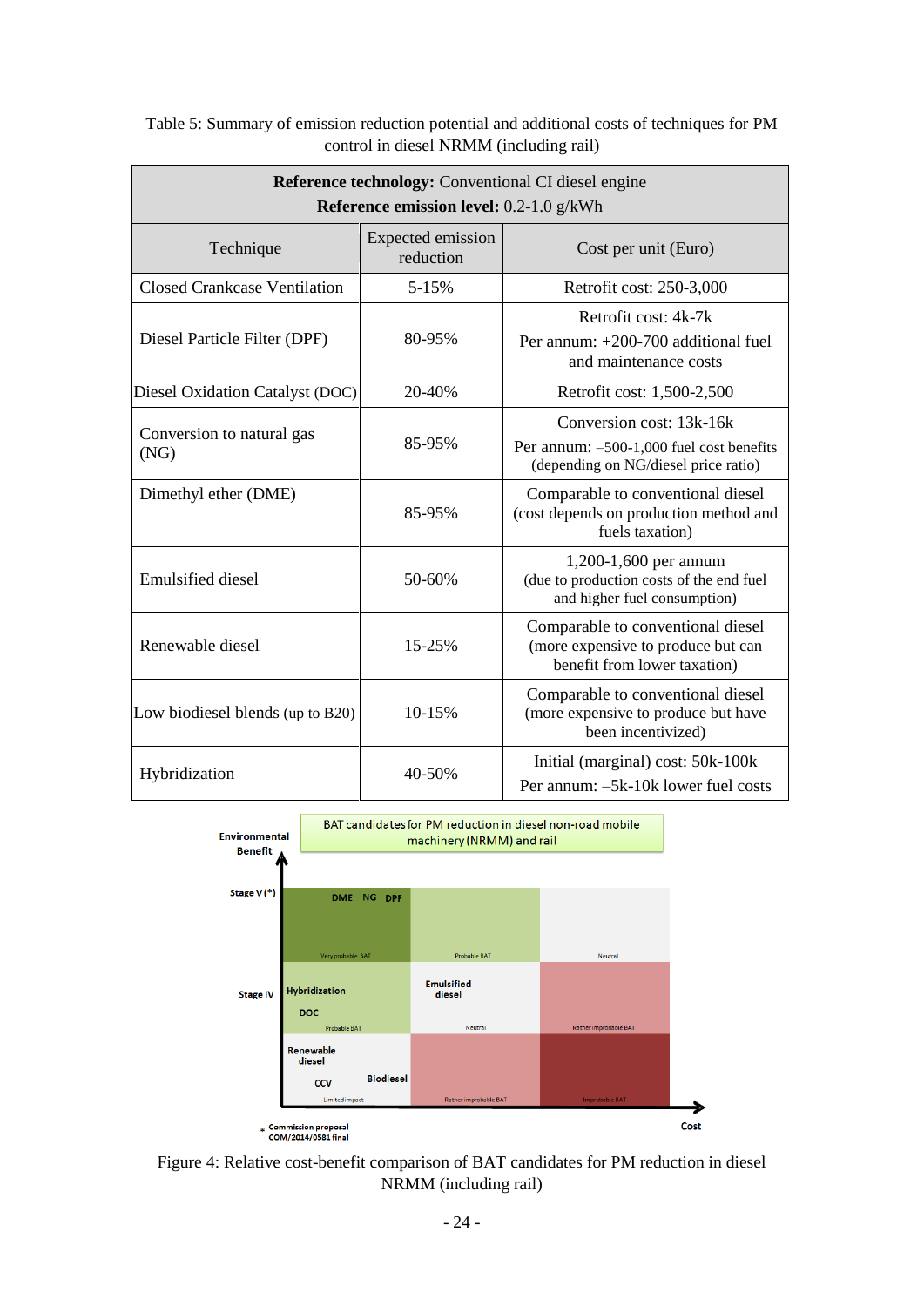88. Based on the above cost-benefit comparisons, and the technical, economical, or other limitations of the various BAT candidates, the following discussion summarizes specific BAT recommendations for the existing stock.

89. *SCR and DPF retrofits:* Aftertreatment retrofits for diesel NRMM is a widely used practice with usually very good results in terms of reducing emission levels. SCR (for  $NO<sub>x</sub>$ ) control) and DPF (for PM control), or a combination of the two, is a widespread practice and can significantly reduce emissions, which is important to achieve for equipment used in environmentally sensitive environments (tunnels, mines, etc).

90. *Other retrofits:* DOC can be implemented in combination with DPF and SCR. As a stand-alone retrofit, it can be considered as BAT, especially in large-scale applications, being more tolerant to fuel sulfur than DPF, and when other technical factors (e.g. regeneration possibilities) exclude the applicability of DPFs. Closed crankcase ventilation (CCV) retrofits can be considered as BAT to control crankcase emissions of non-road diesel engines and it can be combined with a DOC or DPF. EGR on the other hand has limited potential due to technical difficulties integrating this on existing engines.

91. *Fuel switching:* Among the alternative fuels that can be used, only renewable diesel is suggested for existing engines. However, reductions that can be achieved are only moderate. Other fuels, such as natural gas, DME, and emulsified diesel, although they can offer some emission reductions and/or GHG benefits, cannot be recommended for widespread implementation due to various technical, economical, or other limitations. First generation biodiesel has low emission reduction effectiveness in blending levels currently allowed by regulations.

92. *Hybridization:* Replacement of old NRMM equipment with new hybrid one can achieve some emission reductions with additional fuel consumption benefits. However, the technology is not yet at mass production and the experience is very limited. In any case, it has the potential to be further established in the future for some engine categories (e.g. port handling equipment). Current applications have mixed results on both pollutant emissions and fuel consumption, very much depending on the match between hybrid operating strategy and duty cycle. Main limitations are purchase price premium, payback and return of investment, real fuel economy, and competing technologies.

93. In addition to the above techniques for emission control of the existing stock, repowering (i.e. replacing only the existing engine with a new one) can also be an effective strategy in certain cases. Because of the long useful lifetime of some NRMM equipment, repowering can provide the opportunity to install a new engine (or a new engine equipped with exhaust emission controls) that meets much lower emission standards than the original engine, often in conjunction with fuel economy benefits and lower maintenance costs. Repowering is particularly common to old diesel locomotives (engine replacement by generator sets) and can be extended to other machinery types, in particular when the engine comprises a relatively low fraction of the total cost of the machinery (e.g. cranes).

### *G3. Future engines/machinery*

94. *Emission control for diesel concepts:* The major update expected in upcoming Stage V [\[6\]](#page-28-14) is the introduction of wall-flow DPFs to control PM and particle numbers. In principle, this is expected to bring emission control on par with the latest on-road Euro VI emission stage. In-use recording of emissions using PEMS, included in the regulation, will guarantee the efficiency of the emission control during normal operation. Other enhancements in the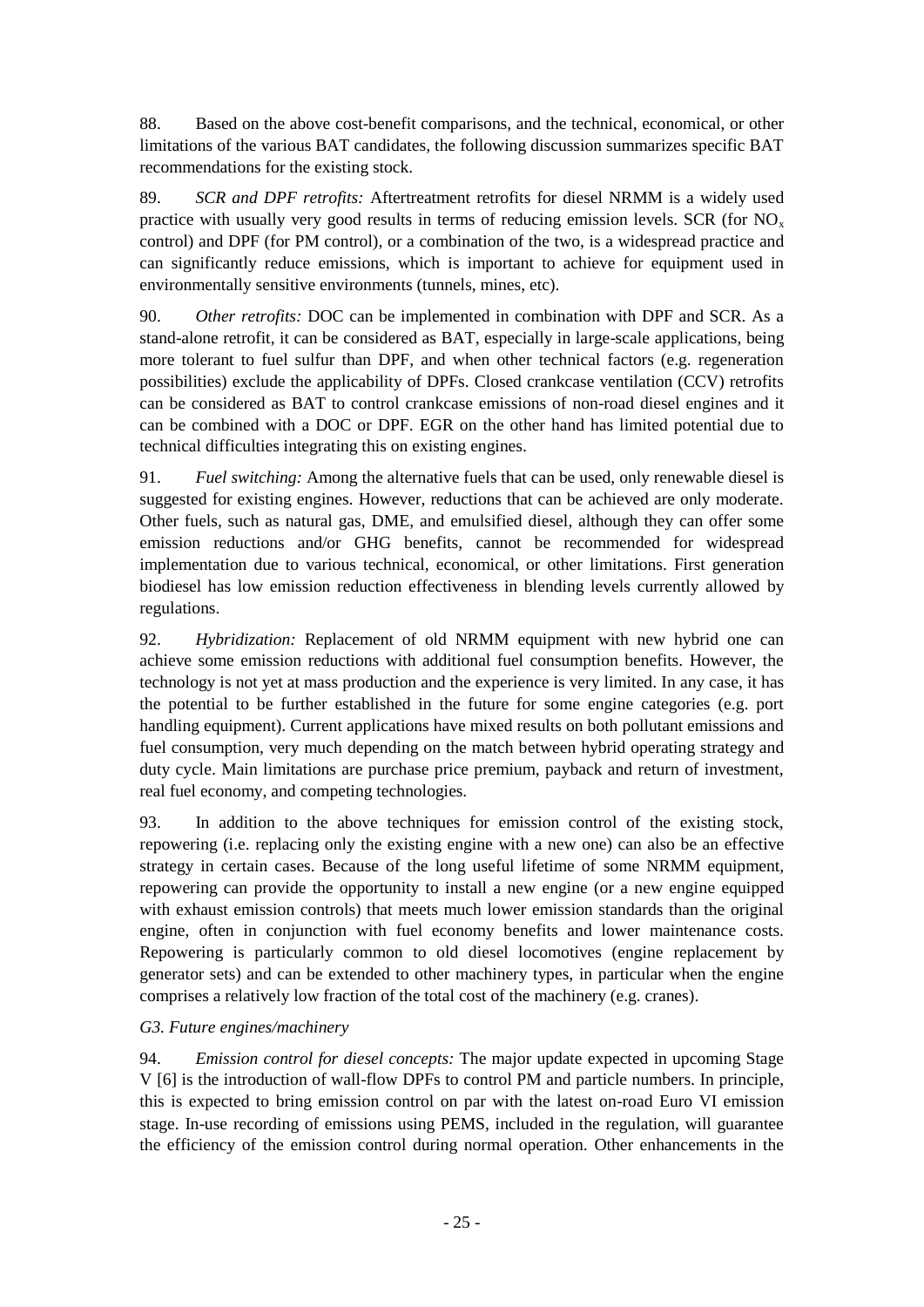emission control may include more widespread implementation of EGR, SCR optimization, and possible combination of SCR and DPF in the same component.

95. *Alternative fuels and powertrains:* It is certainly more difficult for these concepts to penetrate in the NRMM market (than in on-road vehicles), since diesel combustion is by far preferable to such engine types owed to its high efficiency, durability and torque characteristics. In any case, the concepts that may have a potential in the future are natural gas, DME, and hybrid engines in specific applications (e.g. port handling equipment). Currently, the experience on all of them is very limited.

## <span id="page-25-0"></span>H. Diesel vessels (inland waterways)

96. Diesel vessels and engines are amongst the longest lived transport equipment with lifetimes that may exceed 30 years of age. Moreover, only a very small fraction of them are scrapped and replaced every year. Therefore, control measures addressing new vessels are expected to have a very slow real-world impact. On the contrary, measures targeting to existing ships and fuels are expected to have a larger impact. Below, the main measures for  $NO<sub>x</sub>$  and PM control in diesel vessels are discussed.  $SO<sub>x</sub>$  emissions can be controlled with the provision of low sulfur fuels.

97. *NO<sup>x</sup> control with on-board aftertreatment devices:* SCR systems, conceptually similar to those used on road diesel vehicles, can be retrofitted on existing ships or can be used on new vessels to effectively control  $NO<sub>x</sub>$  emissions. Efficiency issues in low-loads (<25%) and during slow steaming need some further attention.

98. *PM control with on-board aftertreatment devices:* Scrubbers are mostly known for the  $SO_{\nu}$  emission reduction they can achieve, but they can also have a positive impact on PM. They can be considered as BAT especially for new vessels (possibly combined with SCR for additional  $NO<sub>x</sub>$  reduction); retrofit is possible, but there are technical limitations for implementation (space, weight, and ship stability constraints). DPF cannot be considered as a mainstream technology for ships. It is not ready for commercial operation and the expected effect on PM is not guaranteed to be as high as in automotive/NRMM. However, it may have a better future potential especially in inland waterways where low sulfur fuel is used.

99. *Alternative fuels:* An option to control both  $NO<sub>x</sub>$  and PM could be a switch to LNG. This would additionally eliminate most of (climate relevant) black carbon emissions and allow operators to reduce dependence on fossil fuel oil. However, this requires major modifications and, hence, is considered economical mainly for newly built vessels. Fuel availability is currently considered the largest obstacle against its more widespread use. Attention should also be given to methane emissions from natural gas use in ships [\[20\]](#page-29-0).

<span id="page-25-1"></span>I. Sea going ships

100. Sea going ships (domestic or international maritime) use the same diesel engine types as inland waterways vessels (though somewhat larger); hence, similar on-board aftertreatment devices can be used for  $NO<sub>x</sub>$  and PM control, as well as switching to LNG. Additional issues related to sea going ships and emission control techniques specifically targeted to those are discussed below.

101. *Emission control areas:* ECAs are specifically designed coastal areas, where air quality problems are acute and more stringent emission requirements are mandated for ships operating in these waters. So far this has been implemented as sulfur emission control area (SECA) requiring much lower sulfur content in the fuels, and as nitrogen emission control area (NECA) requiring much lower  $NO<sub>x</sub>$  emissions from newly built (or major re-engined)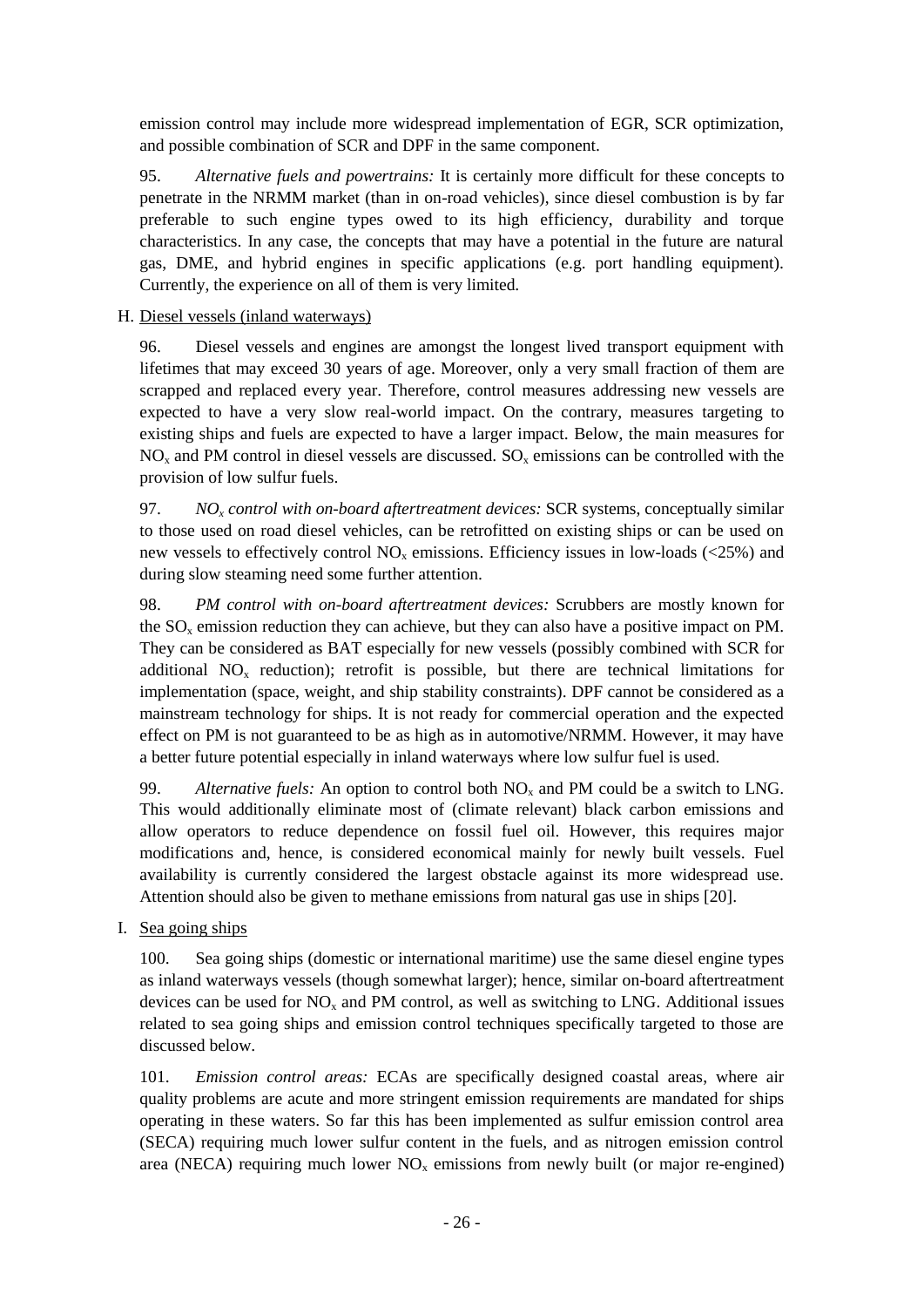ocean-going vessels. In Europe, the Baltic Sea and the North Sea are specified as  $SO_x$ emission control areas, while in the Americas,  $SO_x$  and  $NO_x$  limits are applicable for the North American, United States and Caribbean Sea coastal waters. The emission control measures which are required in ECAs can be considered as BAT. These include particular fuels with maximum allowed sulfur levels and/or on-board emission control technologies, e.g. SCR and scrubbers. The latter have been successfully implemented to enable HFO operating vessels to enter ECAs. Extension of such emission control areas can lead to additional significant air pollution benefits for the affected areas.

102. *Fuel sulfur restrictions:* Final targets for equivalent fuel sulfur content include 0.5% m/m max limit outside of ECA zones and 0.1% m/m inside ECA zones to be gradually phased in for all fuels. These reductions can be achieved either with the use of low sulfur diesel fuel, or repowering of the engine with an alternative fuel (e.g. natural gas) or alternatively with the use of scrubber on board the vehicle. Economical, accessibility and technical limitations exist in either case. Any of these technical options may be a good candidate to meet reduced  $SO_x$ levels and final decisions depend on the ship type and its operations patterns.

103. *Port-level initiatives:* Several ports around the world have initiated programs in which power to the ships while at berth is provided by on-shore units, instead of running the ship engines. This approach may bring significant local air quality benefits for all pollutants. Universally agreed power delivery specifications is a limiting factor in extending such programs to more ports. Nation-wide emission reductions that can be achieved with such measures depend on the energy mix and the technologies used for power generation. Other port incentives include velocity control, reduction of maneuvering, etc.

<span id="page-26-0"></span>J. Aircrafts

104. Low  $NO<sub>x</sub>$  combustion and aircraft design improvements are two emission control techniques that can be implemented on each single aircraft by the manufacturer. Low  $NO<sub>x</sub>$ combustion is achieved with lean premixed combustion and clean combustor design, including design of fuel injector, thermal liner, dynamics and operability, while peak temperature and time spent at this temperature is limited. Aircraft design improvements concern reduction of basic aircraft weight, improvement of aerodynamics and of overall specific performance of the engine, and design of aircrafts that fly at lower altitudes with reduced speed. In the latter case, attention should be given to possible negative impacts on fuel consumption and operating cost.

<span id="page-26-1"></span>K. Electric trams, metros, and trolley buses

105. Electric trams, metros, and trolley buses do not generate tailpipe or evaporation emissions. However, they are a source of heavy metal emissions owed to the wear of their components and, in particular, friction on the rails and on the power line. Sparking that occurs in the power lines is an additional mechanism of heavy metal emissions. Emissions produced when vehicle poles glide and spark on the power lines are largely unknown and their contribution to an urban inventory is not accounted for. This does not mean they do not exist. Several studies in US and Europe have demonstrated increased concentrations of carbon and several metals in metro stations [\[15\]](#page-29-5) [\[16\]](#page-29-6). Moreover, it should not be forgotten that electric power generation is also associated with significant pollution generation problems at the power station sites, depending on the energy mix of each country.

106. Using these public transportation systems is by itself an effective measure to reduce air pollution and improve air quality in cities, by shifting traffic from private cars (and diesel buses) on to cleaner and higher capacity electric means of transport. An indicative list of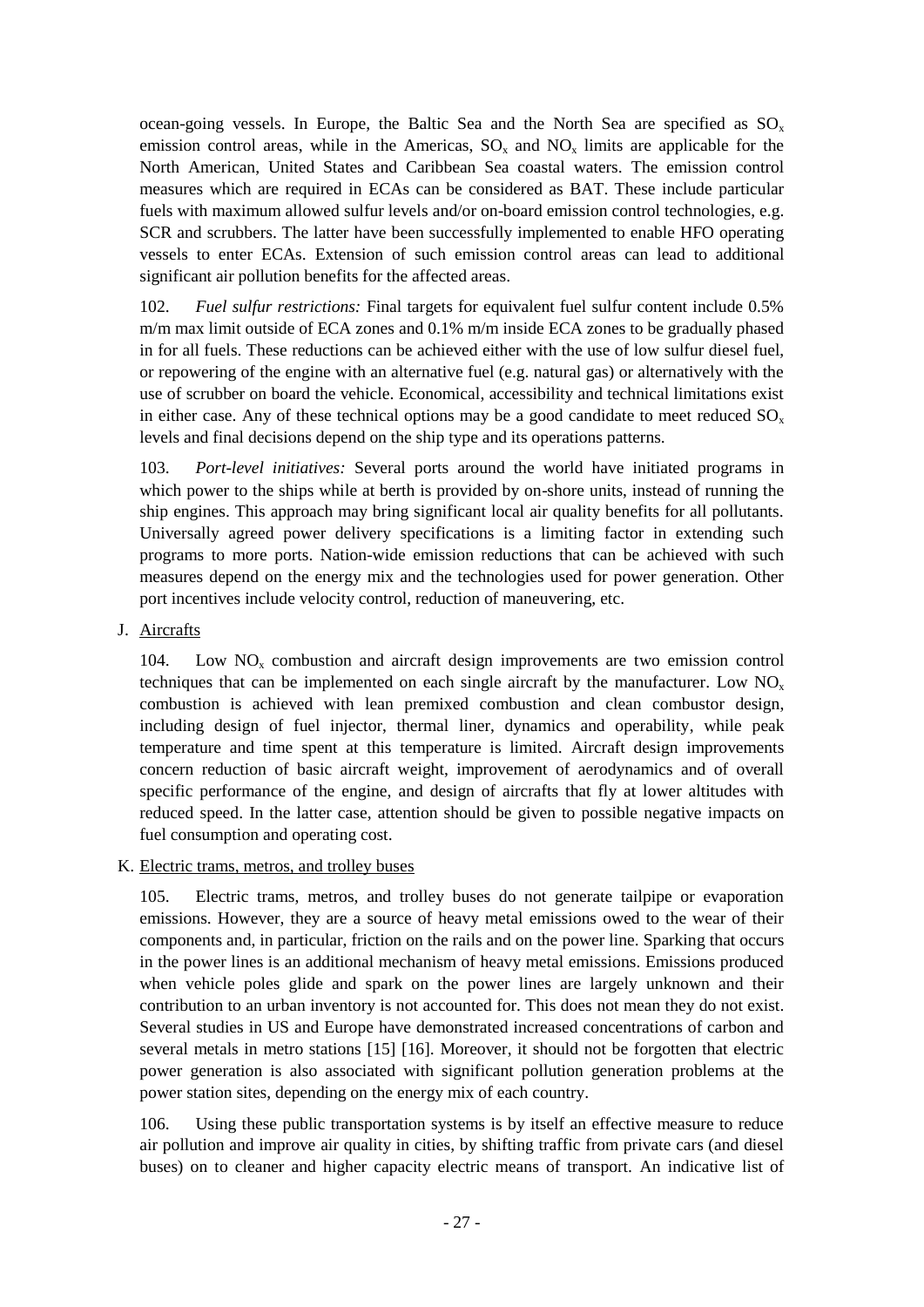additional measures related to the usage of these transportation systems in order to increase environmental protection and energy efficiency and improve air quality is given below.

- *Fleet and network measures:* modernization of existing stock and fleet management optimization, increase of commercial speed through segregated tracks and traffic management measures, inspection and maintenance of rails, fixed installations, etc.
- *General measures:* make the usage attractive (e.g. by park and ride policies, low fare policies, expansion of network, new routes), increase intermodality and reduce trip duration, use advanced traffic management systems.
- *Technology measures:* reduce friction by better design and materials, eliminate sparking by either mechanical or, most probably, electrical measures.

#### <span id="page-27-0"></span>L. Non-technical measures

107. Non-technical measures are complementary to the technical ones in order to assist in further emission reductions. Directly comparing non-technical to technical measures could give misleading results. Therefore, non-technical measures can rather be considered as 'good practices' and have been referenced wherever deemed necessary in the previous discussion. A short description of the most commonly used non-technical measures is summarized at the end of 'Annex [I: Description of individual BAT candidates'](#page-30-0). In addition to the measures described there, various implementations may differ in practice and may be combined with specific funds and incentives schemes, tax exemption or tax reductions, etc.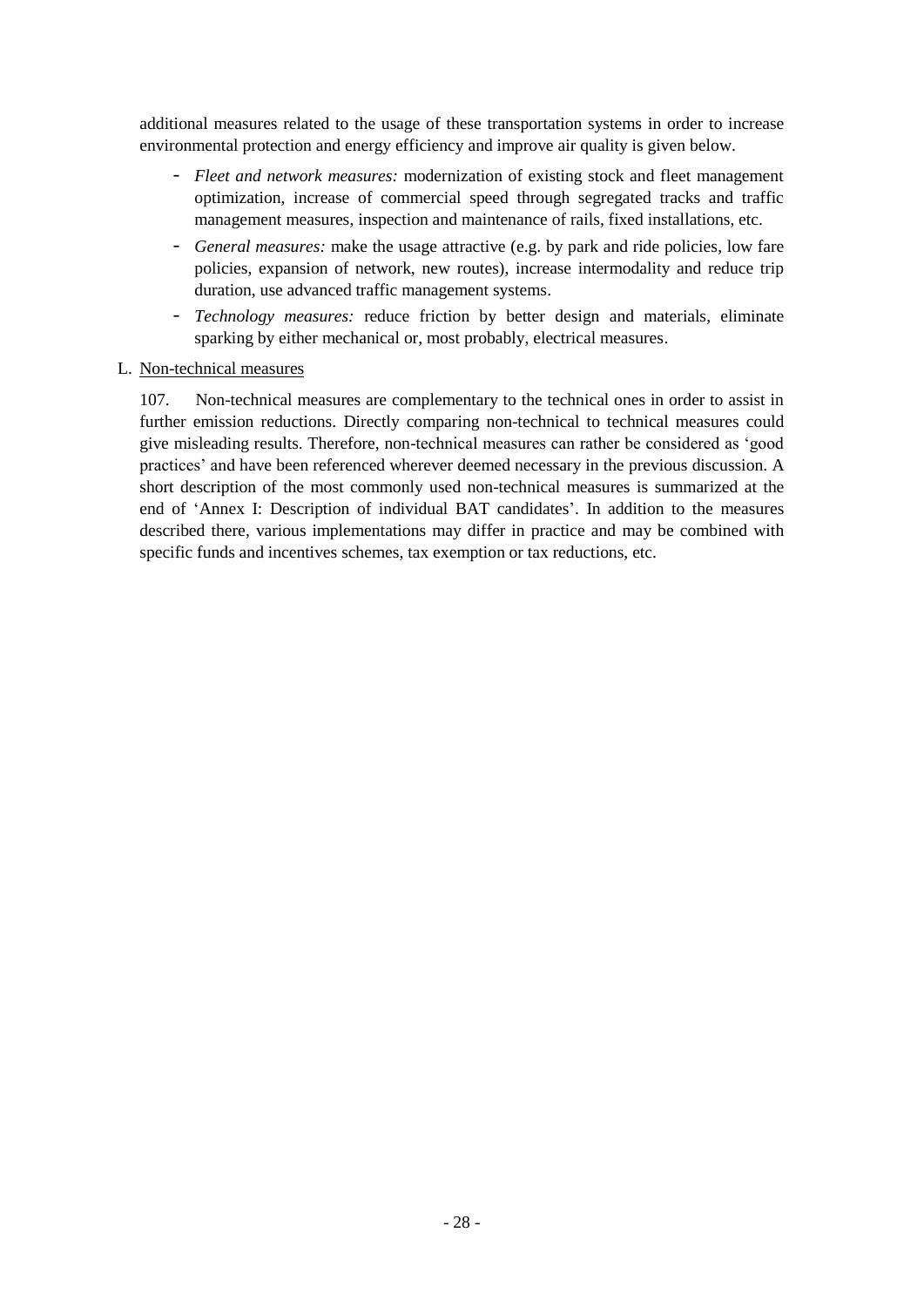# **VI. Key references**

- <span id="page-28-10"></span><span id="page-28-0"></span>1. J. Berger and B. Denby, *A generalized model for traffic induced road dust emissions. Model description and evaluation*, Atmospheric Environment, vol. 45, no. 22 (July 2011).
- <span id="page-28-4"></span>2. D.C. Carslaw and others, *Recent evidence concerning higher NO<sup>x</sup> emissions from passenger cars and light duty vehicles*, Atmospheric Environment, vol. 45, no. 39 (December 2011).
- <span id="page-28-9"></span>3. H.A.C. Denier van der Gon and others, *The policy relevance of wear emissions from road transport, now and in the future – An international workshop report and consensus statement*, Journal of the Air & Waste Management, vol. 63, no. 2 (2013).
- <span id="page-28-7"></span>4. L. Eudy, K. Chandler, and C. Gikakis, *Fuel cell buses in U.S. transit fleets: summary of experiences and current status*, Technical Report NREL/TP-560-41967 (National Renewable Energy Laboratory, September 2007). Available from http://www.nrel.gov/hydrogen/pdfs/41967.pdf
- <span id="page-28-12"></span>5. European Commission JRC, *2007 Technical Review of the NRMM Directive 1997/68/EC as amended by Directives 2002/88/EC and2004/26/EC* (Institute for Environment and Sustainability, September 2008).
- <span id="page-28-14"></span>6. European Commission, *Proposal for a Regulation of the European Parliament and of the Council on requirements relating to emission limits and type-approval for internal combustion engines for non-road mobile machinery*, COM(2014) 581 final (Brussels, 25.9.2014). Available from http://ec.europa.eu/transparency/regdoc/rep/1/2014/EN/1- 2014-581-EN-F1-1.Pdf
- <span id="page-28-6"></span>7. European Environment Agency, *EMEP/EEA air pollutant emission inventory guidebook 2013*, EEA Technical report No 12/2013, Technical chapter 1.A.3.b Exhaust emissions from road transport. Available from http://www.eea.europa.eu/publications/emep-eeaguidebook-2013
- <span id="page-28-8"></span>8. European Environment Agency, *EMEP/EEA air pollutant emission inventory guidebook 2013*, EEA Technical report No 12/2013, Technical chapter 1.A.3.b.vi Road vehicle tyre and break wear, 1.A.3.b.vii Road surface wear.
- <span id="page-28-13"></span>9. European Environment Agency, *EMEP/EEA air pollutant emission inventory guidebook 2013*, EEA Technical report No 12/2013, Technical chapter 1.A.4 Non-road mobile sources and machinery.
- <span id="page-28-5"></span>10. V. Franco and others, *Real world exhaust emissions from modern diesel cars*, International Council on Clean Transportation (ICCT, 2014). Available from http://www.theicct.org/real-world-exhaust-emissions-modern-diesel-cars
- <span id="page-28-2"></span>11. A. Gary Haq, G. Martini, and G. Mellios, *Estimating the costs and benefits of introducing a new European evaporative emissions test procedure*, JRC Scientific and Policy Reports, EUR 26057 EN (2013).
- <span id="page-28-11"></span>12. M. Gustafsson, *Dust binding: practical trials in Sweden*, Air Quality alongside motorways (Rotterdam, November 25-26, 2009).
- <span id="page-28-3"></span>13. ICCT, *European vehicle market statistics pocketbook* (2014).
- <span id="page-28-1"></span>14. IHS Global Insight, *Assessment of the Effectiveness of Scrapping Schemes for Vehicles*, Final Report for EC DG ENTR (March 2010).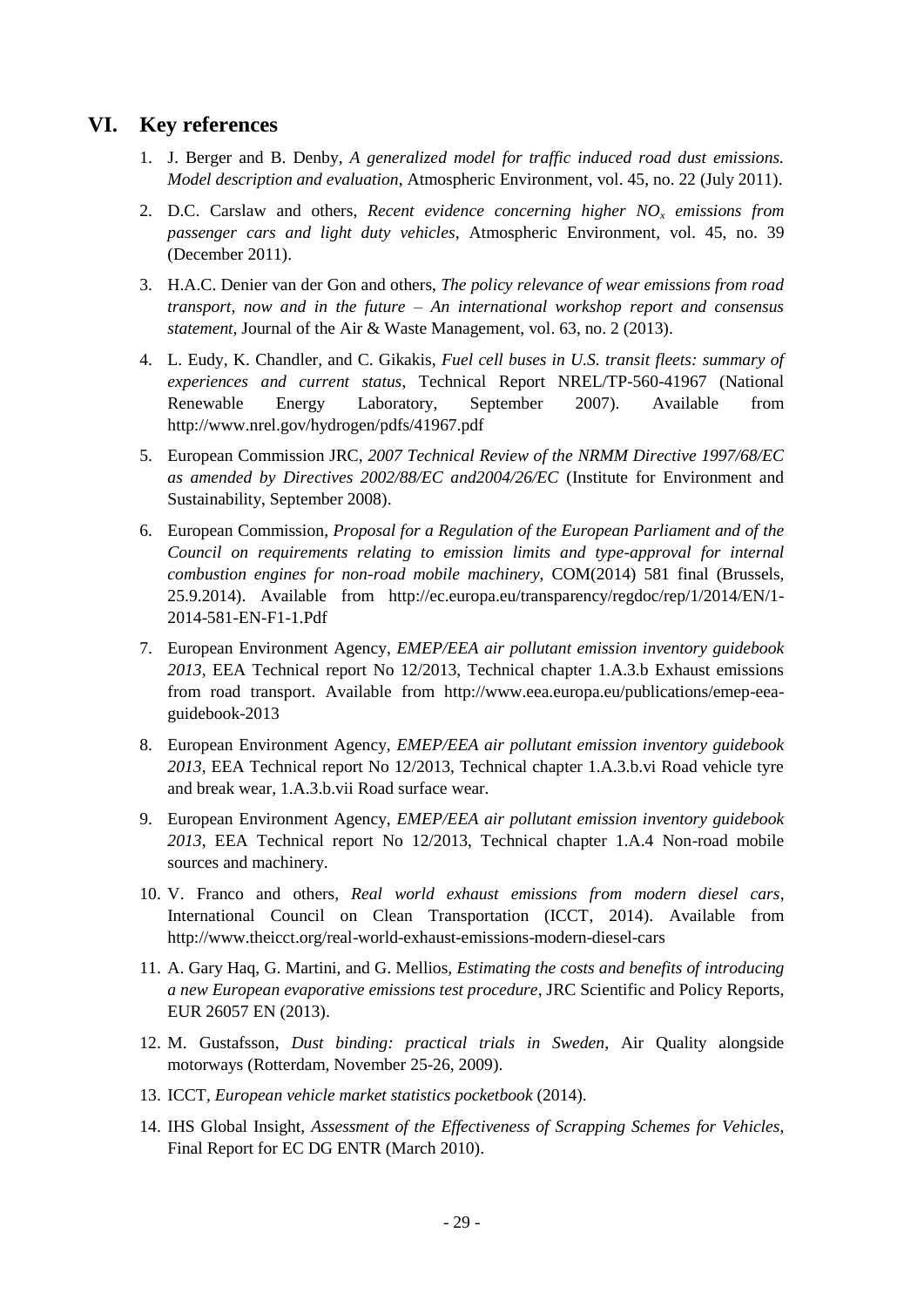- <span id="page-29-5"></span>15. W. Kam and others, *A comparative assessment of PM2.5 exposures in light-rail, subway, freeway, and surface streets environments in Los Angeles and estimated lung cancer risk*, Environ. Sci.: Processes Impacts 15, 234 (2013).
- <span id="page-29-6"></span>16. W. Kam and others, *Chemical characterization of coarse and fine particulate matter (PM) in underground and ground-level rail systems of Los Angeles Metro*, Environ. Sci. Technol. 45, 6769 (2011).
- 17. H. Lochmann, *Small handheld nonroad SI engines*, Euromot AECC Workshop (Nov. 2012).
- <span id="page-29-1"></span>18. L. Ntziachristos and P. Dilara, *Sustainability assessment of road transport technologies*, JRC Scientific and Policy Reports, EUR 25341 EN (Institute for Energy and Transport, 2012).
- <span id="page-29-4"></span>19. L. Ntziachristos, *Emission factors for new and upcoming technologies in road transport*, JRC Report, Dilara P. (ed.) (July 2014).
- <span id="page-29-0"></span>20. G. Papadimitriou, V. Markaki, E. Gouliarou, J. Borken-Kleefeld, and L. Ntziachristos, *Best Available Techniques for Mobile Sources in support of a Guidance Document to the Gothenburg Protocol of the LRTAP Convention*, IIASA and EMISIA, Final Technical Report for EC DG ENV (February 2015). Available from http://emisia.com/sites/default/files/BAT\_Final.pdf
- <span id="page-29-2"></span>21. *Scrappage schemes in Europe: an assessment* (05/2010). Available from http://www.sustainable-mobility.org/resource-centre/month-issue/scrappage-schemes-ineurope-an-assessment.html
- <span id="page-29-3"></span>22. UNEP, OECD, *Older Gasoline Vehicles In Developing Countries and Economies in Transition: Their Importance and the Policy Options for Addressing Them* (1999).
- 23. R. Verbeek and others, *Natural gas in transport – an assessment of different routes*, TNO-ECN-CE Delft Report (May 2013).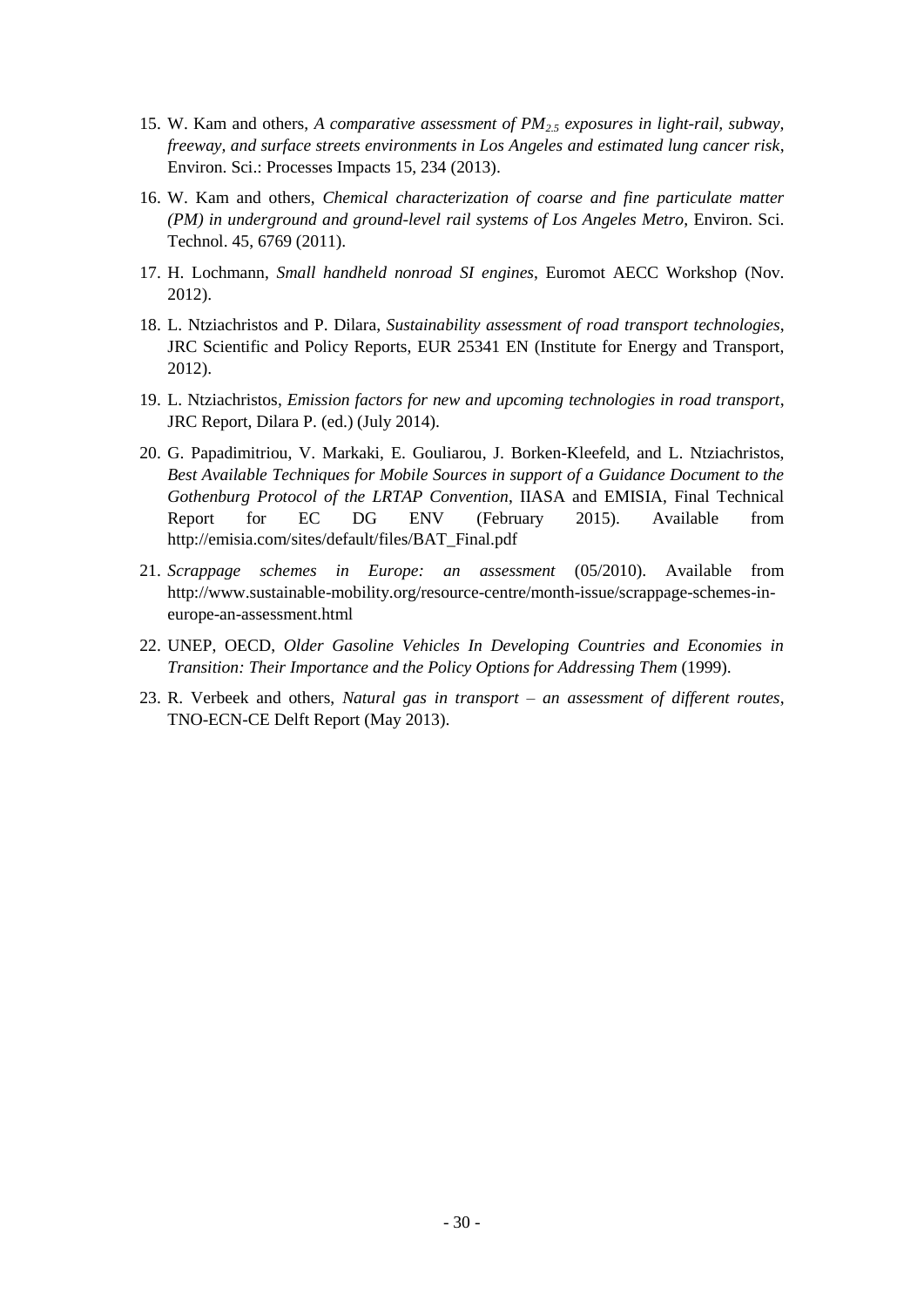# <span id="page-30-0"></span>**Annex I: Description of individual BAT candidates**

### VOC control in gasoline on-road vehicles

*Two-way oxidation catalyst:* Oxidation catalyst was the original type of auto catalyst mainly used in the past in gasoline vehicles. It is now rarely used in Europe because of the advantages of the three-way catalyst, but it may still be met in some parts of the world where emissions legislation is less stringent.

*Secondary air injection:* SAI is a technique used in mopeds and motorcycles to improve the efficiency of the oxidation catalyst. A supplementary air delivery system (e.g. reed valve) is incorporated in the exhaust stream to increase the oxygen content and provide excess air to the catalyst for better oxidation of HC and CO.

#### Multi-pollutant control in gasoline on-road vehicles

*Three-way catalyst with oxygen sensor:* TWC is the main component for emission control in gasoline vehicles (PFI and GDI), oxidizing CO and HC to  $CO<sub>2</sub>$  and water and reducing NO<sub>x</sub> to nitrogen  $(N<sub>2</sub>)$  in stoichiometric combustion mode. Its use became mandatory across Europe in 1992 for passenger cars and it is still used, only improved in its technical implementation, in all gasoline vehicles produced around the world today.

#### $NO<sub>x</sub>$  control in gasoline direct injection (GDI) on-road vehicles

*Stoichiometric combustion:* Most of the GDI engines today operate stoichiometrically (similar to port fuel injection engines) with a TWC for emission control. Stoichiometric GDI  $NO<sub>x</sub>$ emissions do not differ substantially from conventional PFI vehicles.

*Lean NO<sub>x</sub> Trap*: Lean burn GDI engines have difficulties in maintaining low NO<sub>x</sub> emission levels during long periods of lean operation. LNT can be used in this case to reduce  $NO<sub>x</sub>$ (instead of conventional TWC used in stoichiometric combustion mode). Because of engine control limitations and sulfur intolerance, not many commercial applications of such a concept (lean operation with LNT) are available today.

### PM control in gasoline direct injection (GDI) on-road vehicles

*Engine measures:* Directly injecting the fuel in the cylinder decreases the time that the fuel has to mix with air and can induce wall impingement of fuel droplets. Both mechanisms may lead to increase of PM (and ultrafine particle) formation. PM (and PN) emissions can be controlled by modified injection strategy and an improved fuel system (i.e. high pressure "spray-guided" multi-injection).

*Gasoline Particle Filter:* GPF is also an effective technology to reduce particulate emission with high filtration performance under all engine operation points and ambient temperature variation, if engine measures alone prove not enough. The upcoming Euro 6c PN limit may mandate the use of GPF in some or in all GDI vehicles.

### NO<sup>x</sup> control in diesel vehicles/engines/vessels

*Exhaust Gas Recirculation:* It redirects portion of engine exhaust back into the engine to cool and reduce peak combustion temperatures and pressures, inhibiting  $NO<sub>x</sub>$  formation. It may reduce engine power and requires electronic control strategy to ensure efficient operation.

*Selective Catalytic Reduction:* SCR uses ammonia as selective reducing agent, in the presence of excess oxygen, to convert NO and  $NO<sub>2</sub>$  to  $N<sub>2</sub>$  and water over a special catalyst system.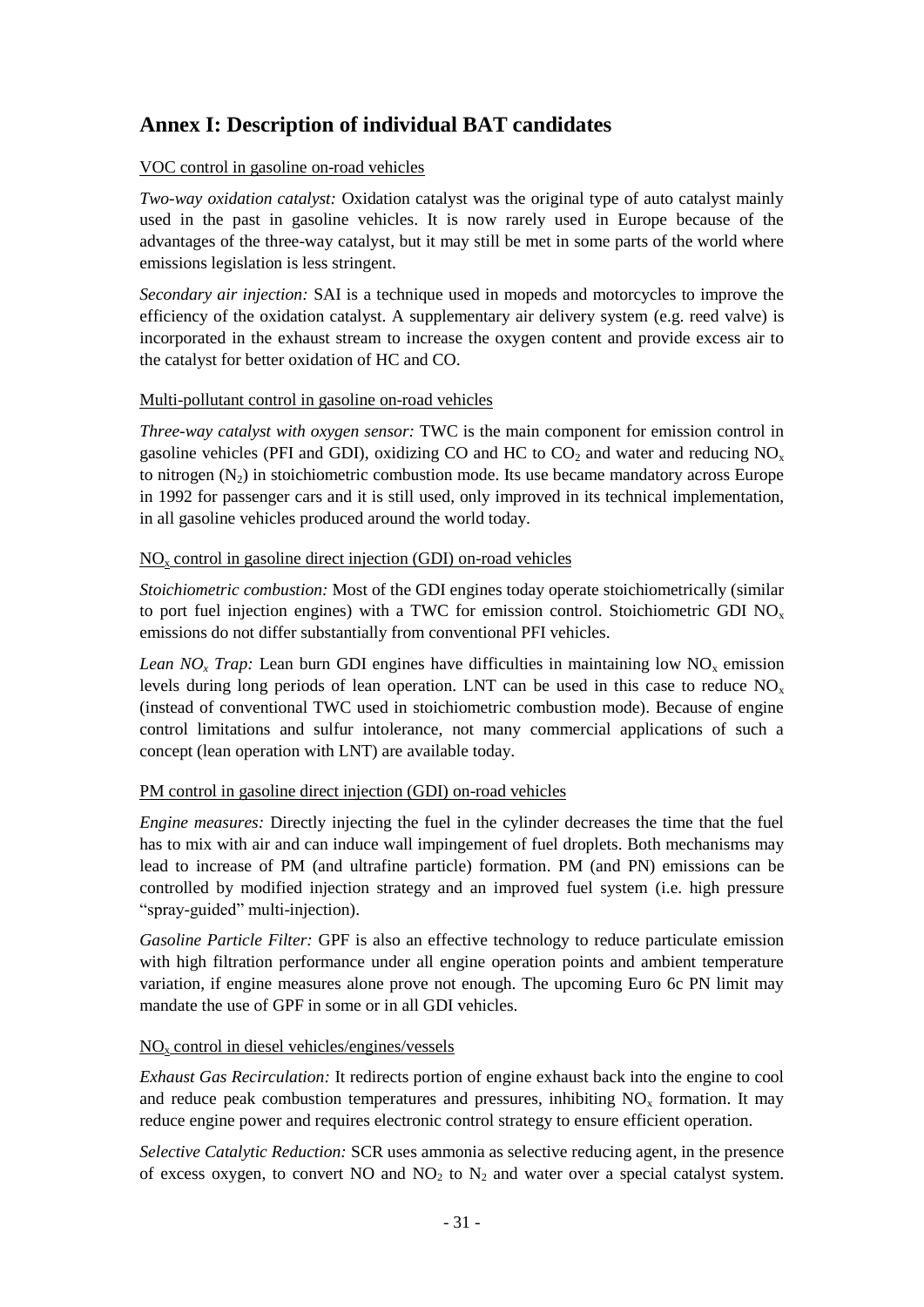Different precursors of  $NH_3$  can be used, e.g. urea in water carefully metered from a separate tank and sprayed into the exhaust system ahead of the SCR catalyst.

*Lean-NO<sub>x</sub> Trap*: LNT functions by trapping  $NO_x$  in the form of a metal nitrate during lean operation of the engine. To avoid saturation of the trapping function, regeneration is commonly done by operating the engine in a fuel rich mode for a brief period of time (one or two seconds), giving up  $NO<sub>x</sub>$  in the form of  $N<sub>2</sub>$  or  $NH<sub>3</sub>$ . Used in light duty vehicles only.

#### PM control in diesel vehicles/engines/vessels

*Diesel Oxidation Catalyst:* DOC converts CO and HC to CO<sub>2</sub> and water; it also decreases the mass of particulate emissions by oxidizing some of the hydrocarbons that are adsorbed onto the carbon particles. It may increase the  $NO<sub>2</sub>$  fraction of total  $NO<sub>x</sub>$  emissions.

*Diesel Particle Filter:* DPF removes PM by filtering diesel exhaust from the engine. Particulate-laden exhaust enters the filter from one side, passes through the porous walls of filter cells, where PM is deposited, and cleaned exhaust gas exits from the other side. Regeneration and cleaning system are needed to clean out non-combustible materials.

*Scrubbers (for ships)*: Scrubbers are mostly known for the  $SO_x$  emission reduction they can achieve, but can also have a positive impact on PM. A scrubber can operate in open-loop, closed-loop, or hybrid mode. Design and installation on ship becomes a greater challenge than land applications and, when retrofitted, there are space, weight and ship stability constraints.

### VOC control (crankcase emissions) from diesel heavy duty vehicles / NRMM

*Closed Crankcase Ventilation:* Crankcase emissions concern older vehicles and are released directly from the engine into the atmosphere through a vent or 'road draft tube'. CCV systems capture the oil in blow-by gas, return it to the crankcase, then redirect these gaseous emissions back to the intake system for combustion instead of emitting them into the air.

### VOC (and PM) control in gasoline non-road engines

*Oxidation catalyst:* Catalytic control is limited by a number of factors and is used in special machinery only. Catalysts usually increase exhaust and surface temperatures (safety concerns). Rich combustion is used to decrease the temperature by excess fuel evaporation. This solution unavoidably deteriorates fuel economy and increases VOC and CO emissions.

*Engine measures for 2-stroke engines:* Incomplete combustion and scavenging losses of 2 stroke engines are addressed by the manufacturers with improved combustion and measures such as stratified scavenging, compression wave injection, and direct injection. Another measure is to enforce the replacement of 2-stroke engines with 4-stroke ones.

#### PM control from component wear and abrasion (horizontal measure for on-road vehicles)

*Tyre, brake, and road surface measures:* Adjustment of tyres, avoiding using studded tyres, ceramic brakes, brake particulate collection system, gentle braking, regenerative braking, adjustment of pavements and gritting material, use of coarser, wear resistant rock aggregates, alternative pavements, wet roads, dust binding materials.

### VOC control from fuel evaporation (horizontal measure for gasoline vehicles/engines)

*Activated carbon canister:* It is used to trap vapors in the vent line of the fuel tank. It consists of a plastic housing containing a high specific surface area carbon adsorbent material which traps vapors. Canisters come in many sizes and are proportional to the volume of vapor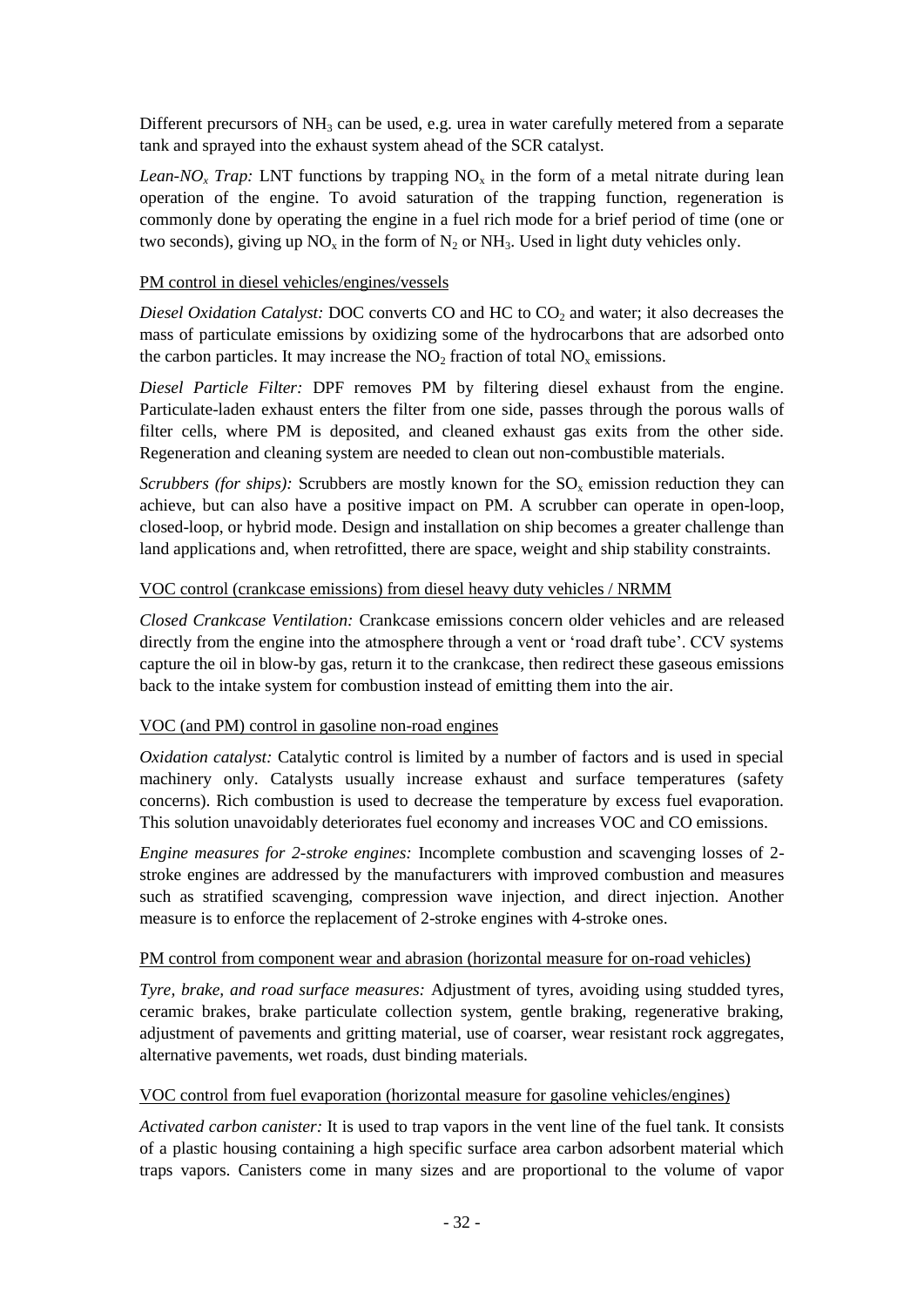generated in the fuel tank (basically the tank size). Carbon is available in different particle sizes and working capacities.

*Low permeability tank:* It reduces the permeability of plastics and polymers to gasoline in either the liquid or vapor phase. Advanced tanks consist of coextruded, multilayer construction with fluoropolymers to reduce permeation.

#### Alternative fuels and powertrains

#### *Gasoline related fuels*

*Liquefied Petroleum Gas:* LPG can be used either as a single fuel or in bi-fuelled vehicles in order to increase vehicle range and security. It is stored in pressurized tanks on board the vehicle in liquid form and it may be combusted in a normal gasoline type of engine that has to be adjusted to the specifications of the fuel.

*Ethanol:* Ethanol is mostly used blended in gasoline or, more seldom, as a neat fuel. Conventional vehicles can be upgraded for use with lower percentage blends by changing the parts that are under risk of corrosion. Appropriate calibration of the lambda sensor is required to retain stoichiometry.

*Methanol:* Methanol can be used as a neat fuel or in blends with gasoline and it is ignited in cylinder by a spark, in an identical process to gasoline combustion. Hence, a similar profile of regulated pollutants as gasoline combustion is to be expected. Use of methanol is of limited interest due to its more toxic and poisonous nature than ethanol. It may be more interesting as a fuel in fuel cell vehicles (direct methanol fuel cells).

*Gasoline components:* Aromatic free (alkylate) gasoline can be used in small non-road gasoline engines to reduce start up and normal (hot) operation emissions. Moreover, use of aromatic free and benzene free gasoline reduces PAH, benzene, and other toxic (including mutagenic) content of pollutants liberated with evaporation.

### *Diesel related fuels*

*Dimethyl ether:* DME is a natural gas derivative that can be produced from natural gas, biomass or coal. It offers much higher volumetric energy content than natural gas and similar combustion properties. Economical issues, related to its production and distribution, have not satisfactorily been addressed yet.

*Biodiesel:* It is a mix of fatty-acid methylesters produced by the transesterification of vegetable oils. It is usually used as blend with conventional diesel (current regulations in Europe limit blends to B7, higher blends allowed in captive fleets).

*Renewable diesel:* It can be produced a) by hydrotreating of vegetable oil (HVO), or b) thermal conversion process (TCP), or c) biomass to liquid (BTL). Neat renewable diesel has several advantages over fuels produced with the transesterification process.

*Emulsified diesel:* A blended mixture of diesel fuel, water, and other additives that lowers combustion temperatures. The used additives prevent water from contacting the engine. Availability of fuel, performance problems, and decrease in power and fuel economy (which leads to significant increase of fuel cost in the long run) are the main limitations.

*Low-sulfur fuel (for ships):* The most straightforward method of reducing  $SO_{x}$  emissions is to simply reduce fuel sulfur content. Low-sulfur fuel, provided in all inland transport sectors, satisfactorily addresses this.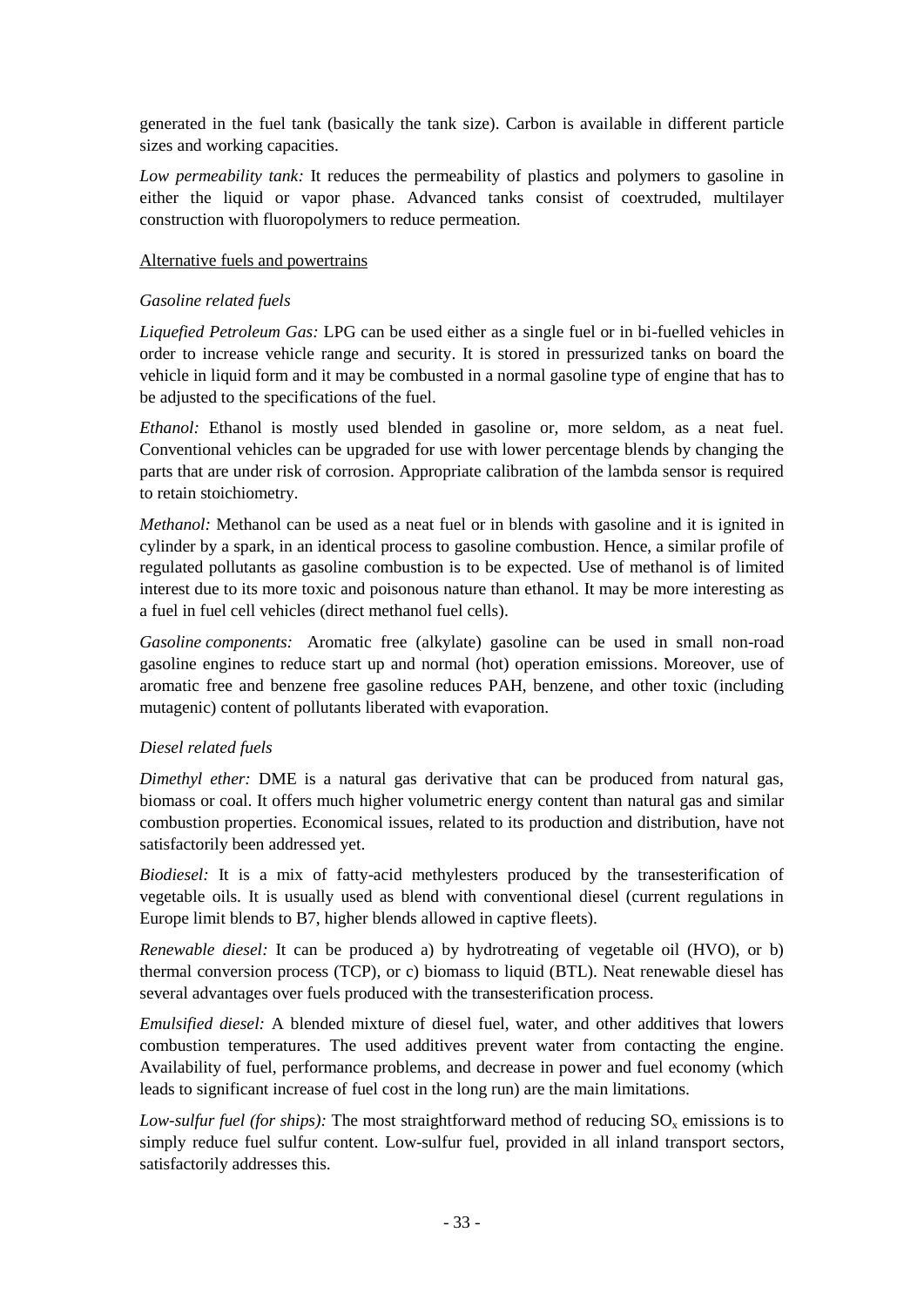### *Gasoline-diesel related fuel*

*Natural gas:* NG (in compressed or liquid form) consists mainly of methane. LNG differs from CNG only to the way that the fuels are stored on board the vehicle; the combustion of the two forms is identical, hence, results to identical emission profiles.

### *Powertrains*

*Hybrid vehicles:* In these vehicles power is provided by two alternative powertrain systems, an internal combustion engine combined with an electric motor. The principal objective is to save fuel, but a partial electric drive can also help reducing emissions.

*Electric vehicles:* Battery electric or fuel cell electric vehicles are advanced technology vehicles for reduction of GHGs and air pollutant emissions. Such vehicles comprise an allelectric powertrain, where power to the wheels is provided solely by conversion of electric to mechanical power. The difference of the two concepts is in the way that energy is stored on the vehicle.

*Hydrogen combustion:* Apart from being used in fuel cells, an alternative pathway for utilization of hydrogen is that of its combustion in an internal combustion engine. This usually results to similar operation and performance characteristics to those of gasoline. In terms of conventional pollutant emissions, hydrogen combustion is free of CO and any traces of HC emissions are due to lube oil consumption.

#### Non-technical measures

*Environmental zones:* The primary aim of an environmental zone (or low emission zone) is to improve air quality by accelerating natural fleet turnover. Usually, it is a designated area where specific access restrictions are applied in order to reduce vehicle emissions and improve air quality. Regulations within the zone can include access restrictions to vehicles that do not comply with set emission standards and/or access restrictions based on the vehicle registration plate to days, pick hours or areas. Non-compliant vehicles entering the zone are usually charged with penalty fines.

*Intelligent transport systems:* These systems can be divided in the following categories, i) systems in the vehicle (driver behavior systems, advanced driver assistance systems, driver condition monitoring system), ii) navigation and information (systems used before, during, and after the trip), and iii) management and traffic control systems.

*Enhanced inspection and maintenance schemes:* Inspection and maintenance (I/M) is a way to check and improve the level of emissions, fuel consumption and safety of vehicles, and repair those that do not meet specific emission standards. These tasks are accomplished with visual checks, emission measurements, and use of various technical means/devices. Basic I/M performance standard usually includes idle testing, test of exhaust emissions, checking that critical emission control components are present and operational. Enhanced I/M performance standard includes exhaust test and purge testing of the evaporative control system, visual inspection of the catalyst and fuel inlet restrictor. On-board diagnostics (OBD) is a computerbased system that continually monitors the electronic sensors, emission control system, and catalytic converter, to ensure they are working as designed. Remote sensing devices (RSD) can also be used to measure emissions in the exhaust stream.

*Accelerated scrappage schemes:* Older and high-emitting vehicles meeting less stringent emission standards and with degraded pollution control equipment often emit a disproportionately high share of total emissions. Accelerated scrappage schemes are early